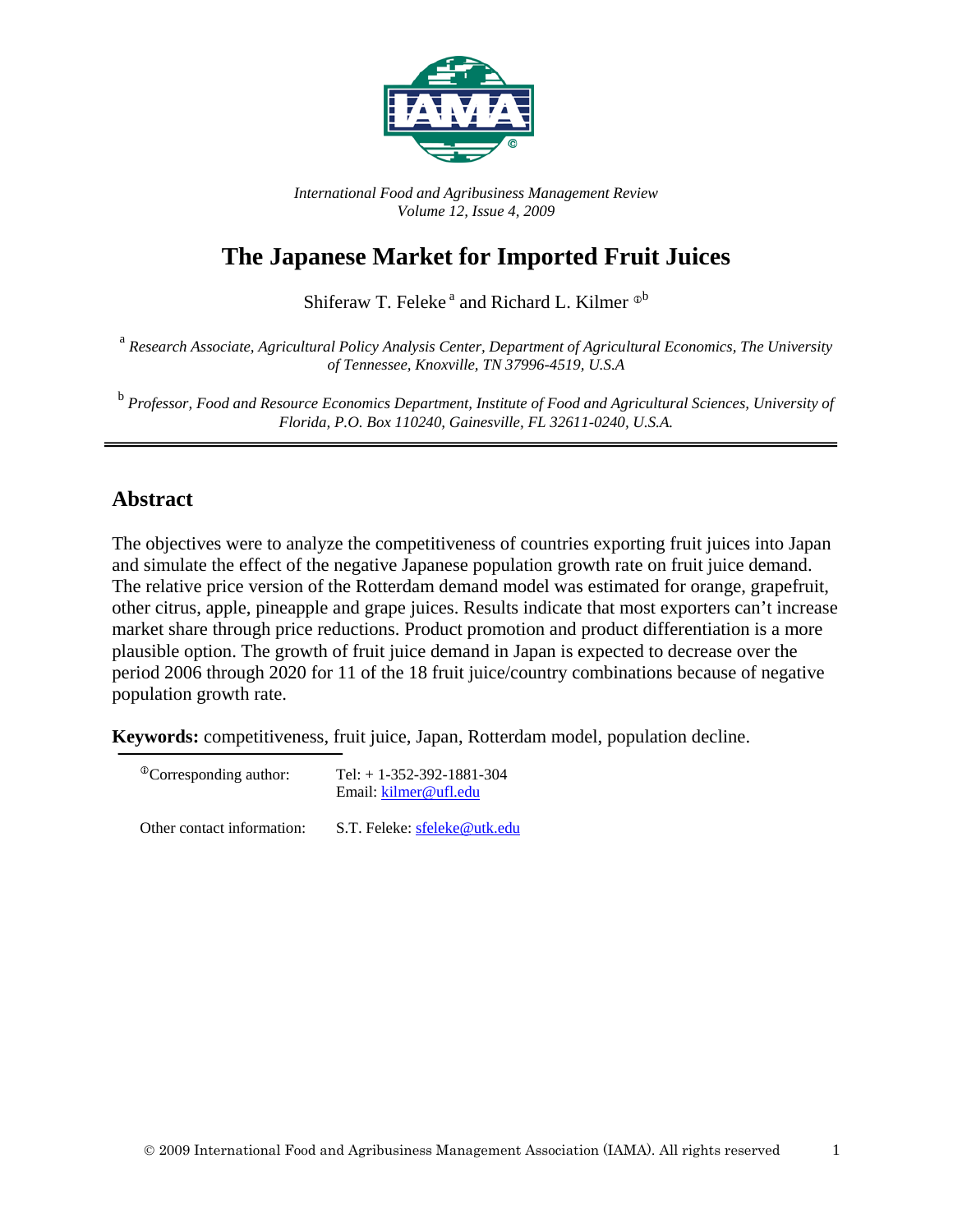### **Introduction**

There has been a more rapid expansion of the global fruit market than the trade in other agricultural commodities, especially since the 1980s due to rising incomes, falling transportation costs, improved technology, and evolving international agreements (Huang 2004). As a major player in the global trade, Japan expanded its imports of fruit juices significantly after the mid-1990s when citrus and non-citrus juice import restrictions were liberalized. This has created a better opportunity for the world's largest producers of fruit juice to compete for market share.

A fundamental understanding of the competition for market share involves market structure analysis (MSA) which explains the nature and extent of competition or the extent to which products are substitutes or complements (Allenby 1989). In light of this, several studies have investigated the competition for market share of different products including fresh and processed fruits and vegetables [Lee, Seale, and Jierwiriyapant 1990; Sparks 1992; Lee, Brown, and Seale 1994; Brown 1993; Schmitz and Seale 2002]. Among these, Lee, Seale, and Jierwiriyapant (1990) and Schmitz and Seale (2002) deal with the competition for market share of fruits in the Japanese market. Lee, Seale, and Jierwiriyapant (1990) estimated Japan's import demand for citrus juice and fresh fruits. Results indicated that U.S. fresh grapefruit exports to Japan would have to compete against imports of bananas and pineapples for the Japanese import dollars, and that U.S. citrus juice exports would have to compete against juice imports from Brazil and Israel. Schmitz and Seale (2002) estimated different versions of the system-wide import demand for fresh fruits. Results indicated that exporters of grapefruit would benefit from an increase in expenditure on fresh fruit imports and a decrease in price while exporters of other fresh fruits such as bananas, oranges, lemons, and pineapple would suffer from a decrease in price of fresh fruits. Further, results indicated that oranges are substitutes for both grapefruit and lemons, and bananas and grapefruits are also substitutes.

Unlike most empirical studies including Lee, Seale, and Jierwiriyapant (1990) which have pursued the estimation of demand functions without first identifying the underlying market structure, we tested two plausible scenarios of market structure (i.e. non-uniformly competitive and uniformly competitive) and identified the underlying market structure for the Japanese fruit juice market before estimating the necessary parameters. This is consistent with Seale et al (2005) who assessed the degree of competition (i.e. market structure) among five fresh fruits at an aggregate level and two fresh fruits (banana and grapes) disaggregated by country of origin using the uniform Rotterdam model. Unlike Seale et al (2005), our study focuses on the fruit juice market (both citrus and non-citrus) disaggregated by country of origin and uses monthly data collected after the deregulation of the fruit juice market in the 1990s to avoid the possibility of biased parameter estimates due to structural changes.

Fruit juice managers can use the information from this research to assess the appropriateness of their marketing strategy. Their marketing strategy depends on the underlying market structure that describes the relationship among fruit juices within the same juice group and across different juice groups. Further, the identification of market structure is useful for assessing strategic opportunities in the fruit juice industry, for developing fruit juice marketing programs, and for assessing the market share of each fruit juice in order to evaluate performance (Vilcassim 1989).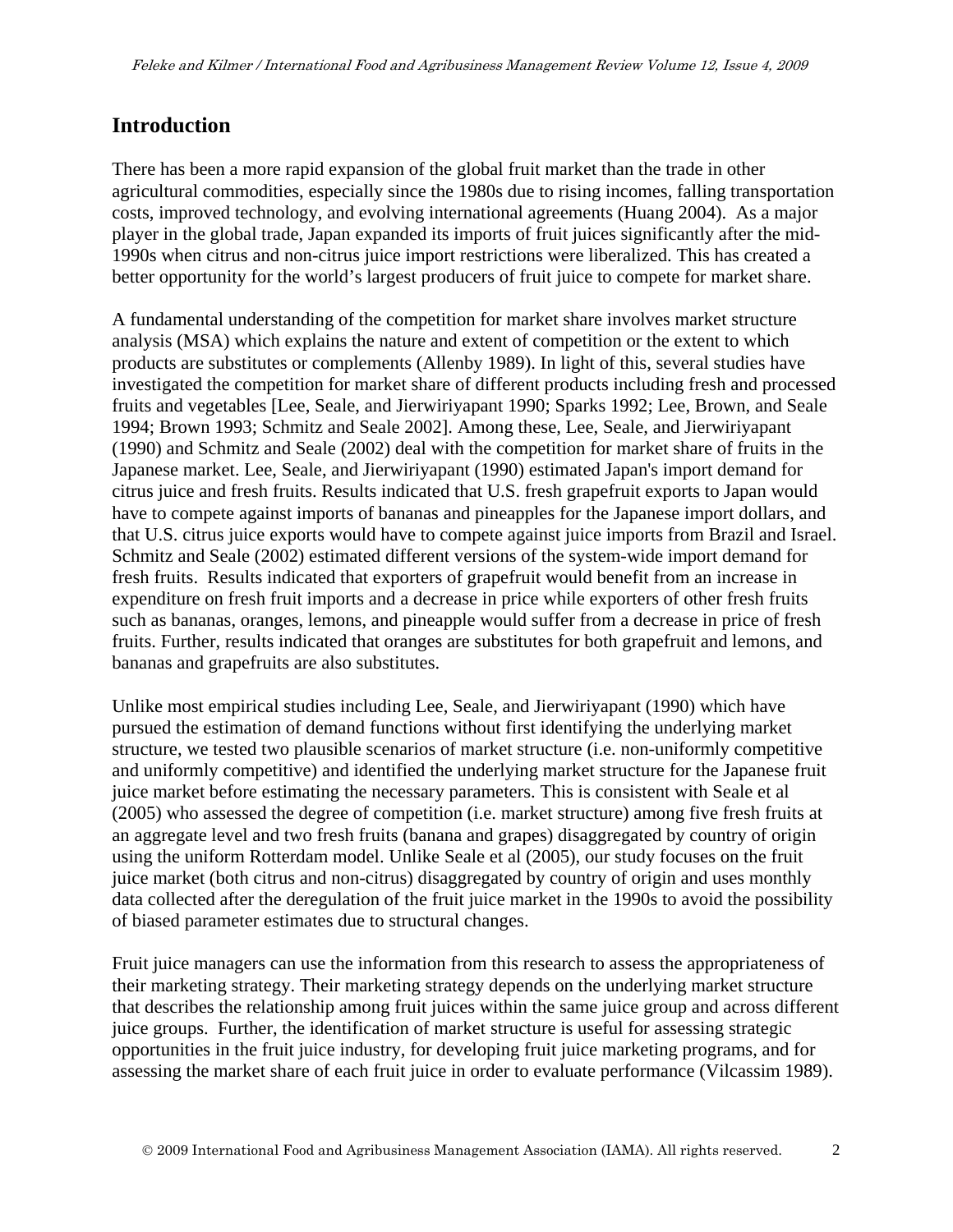The objectives of this article are (1) to assess the competitiveness of the world's largest exporters of fruit juice in Japan's market through the analysis of market structure and (2) to simulate the impact of changes in population growth on the growth rate of demand for fruit juices in Japan which has been undergoing a profound change as a result of its aging population. The analysis of market structure in marketing is concerned with identifying closely competing brands of the same product or competing products. To accomplish these objectives, the relative price version of the Rotterdam model was used. This model was chosen for its strong links to the economic theory of the consumer and global separability.

## **Global Fruit Trade**

As a result of trade liberalization and technological advances in fruit transport and storage, the fruit industry is becoming more global in scope. The major players in the global trade of fruits are the European Union (E.U.), the North American Free Trade Agreement (NAFTA) countries, China and Japan.

The international trade in fruits is dominated by processed forms. Exports of fresh citrus fruits represent only 10% of total citrus fruit production (United Nations Conference on Trade and Development (UNCTAD)). Citrus fruits rank first in international fruit trade in terms of value. According to UNCTAD, international trade in citrus juice only started to increase in the 1940s, after World War II, when citrus processing technologies were invented and developed. The advent of frozen concentrated orange juice (FCOJ) after World War II provided a new impetus for the citrus industry (Spreen et al. 2006). Citrus fruit processing accounts for approximately one third of total citrus fruit production. More than 80% of citrus fruit processing is orange juice production. Orange juice is the most important of Japan's citrus juice imports. UNCTAD notes that the major feature of the world market for orange juice is the geographical concentration of production. The State of Florida in the U.S. and the State of Sao Paulo in Brazil are the two major players accounting for approximately 85 percent of the world's orange juice production. The juice is made into one of two product forms: bulk FCOJ or not-from-concentrate (NFCOJ). In order to reduce the volume, International trade in orange juice takes place in the form of FCOJ so that storage and transportation costs are lower. Nearly all of the FCOJ traded in the world is first concentrated to 65 degree or 66 degrees Brix (Spreen, et al. 2006). NFCOJ is single strength orange juice that is de-oiled with a centrifuge, then either pasteurized, chilled, and packaged or stored for future sale. Forms of Japan's imports of orange and other juices are available on http://www.customs.go.jp/english/tariff/2008\_4/data/20.htm.

Most of orange juice imports by Japan come from Brazil whose exports account for over 70% of Japan's total imports of orange juice (Table 1). Brazil has a bulk orange juice storage terminal in Japan which allows it to ship juice in bulk rather than in drums and retail containers as used by U.S. producers.

The U.S. is the leading exporter of apple juice, grapefruit juice and grape juice to Japan. Thailand and Israel are the leading exporters of pineapple juice and other citrus, respectively.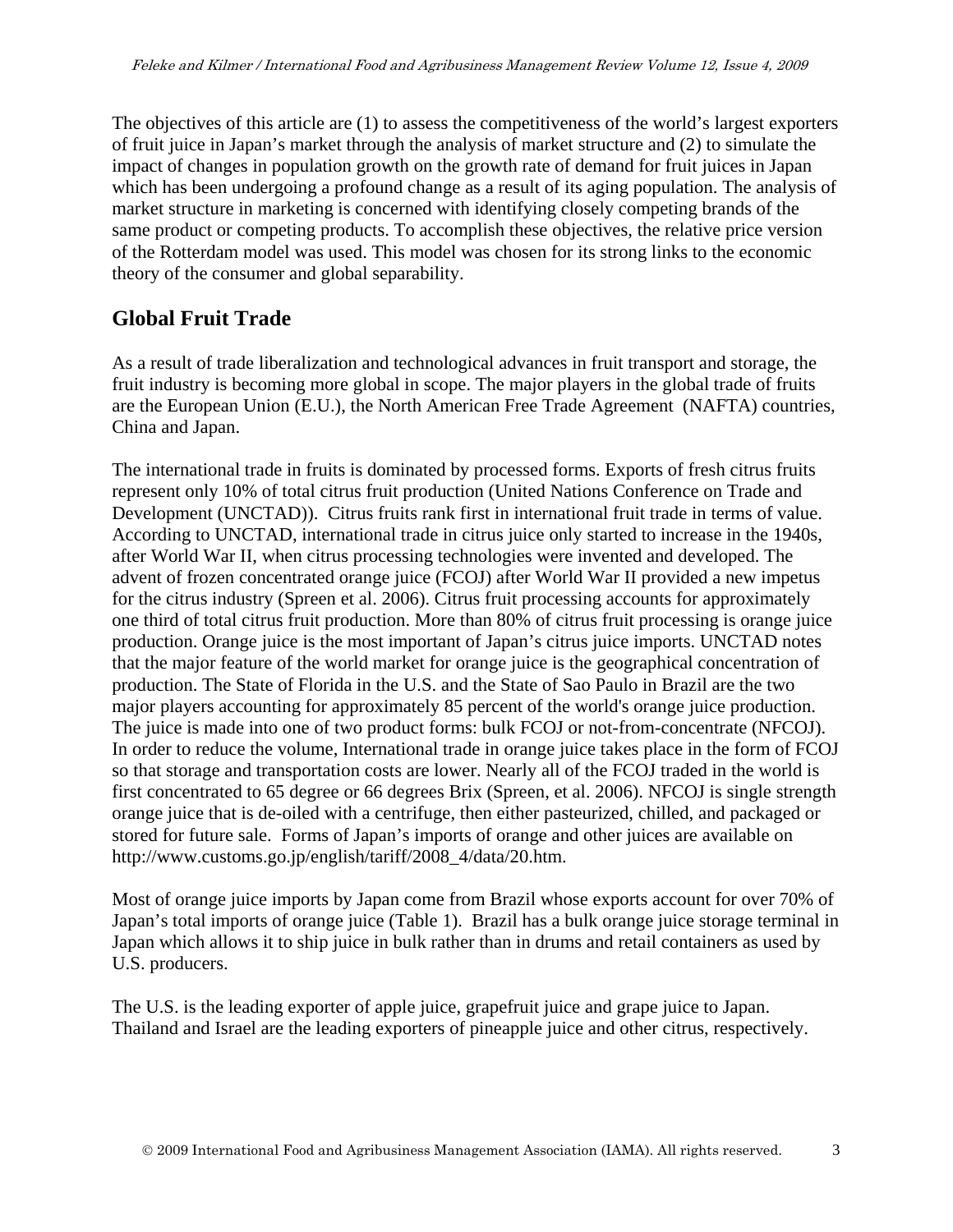## **Global Fruit Consumption**

Higher income, urbanization, demographic shifts, improved transportation, and consumer perceptions regarding quality and safety are changing global food consumption patterns (Huang 2004). Diet diversification and increasing demand for better quality products have increased imports of high-value and processed food products in developed countries. Fruits are mainly consumed in industrialized countries, not only because consumers in these countries have high income levels but also because they have increasing concerns about healthy eating. However, the growth of per capita consumption of fruits in these countries seems to be stagnating. Over the period 1980 to 2003, the per capita consumption of citrus fruits (oranges, grapefruit and lemons and limes) in these countries grew at an average rate of one percent per annum (Food and Agriculture Organisation (FAO)). The average per capita consumption of oranges and Mandarins in industrialized countries over the period 1990 to 2003 is 29 kilograms while that of grapefruit and lemons and limes is 3.0 and 3.6 kilograms, respectively (FAO).

| <b>Product</b>     | <b>Exporter</b> | $\frac{0}{0}$ |
|--------------------|-----------------|---------------|
| Orange juice       | <b>Brazil</b>   | 72.4          |
|                    | U.S.            | 23.7          |
|                    | <b>ROW</b>      | 3.9           |
| Apple juice        | U.S.            | 22.4          |
|                    | China           | 18.9          |
|                    | <b>ROW</b>      | 58.7          |
| Grapefruit juice   | U.S.            | 87.1          |
|                    | Israel          | 9.6           |
|                    | <b>ROW</b>      | 3.3           |
| Grape juice        | U.S.            | 46.9          |
|                    | Argentina       | 11.7          |
|                    | <b>ROW</b>      | 41.4          |
| Pineapple juice    | Thailand        | 42.4          |
|                    | Philippines     | 27.6          |
|                    | <b>ROW</b>      | 30.0          |
| Other citrus juice | Israel          | 40.5          |
|                    | Italy           | 21.8          |
|                    | <b>ROW</b>      | 37.7          |

**Table 1.** Fruit juice imports to Japan by country of origin

(Japan External Trade Organization (JETRO))

The average annual per capita consumption of oranges and apples in Japan over the period 1980 to 2003 is about 14 and 12 kilograms, respectively, while those of grapes and grapefruit are 2.8 and 2.5 kilograms, respectively (FAO). Japan's domestic supply of pineapples is heavily dependent on imports. In 2003, 95% of the domestic supply of pineapples came from imports (FAO). Japan is also heavily dependent on imports for its supply of lemons and limes. In terms of apples and grapes, the significance of imports has been increasing since the last decade during which the deregulation was in effect.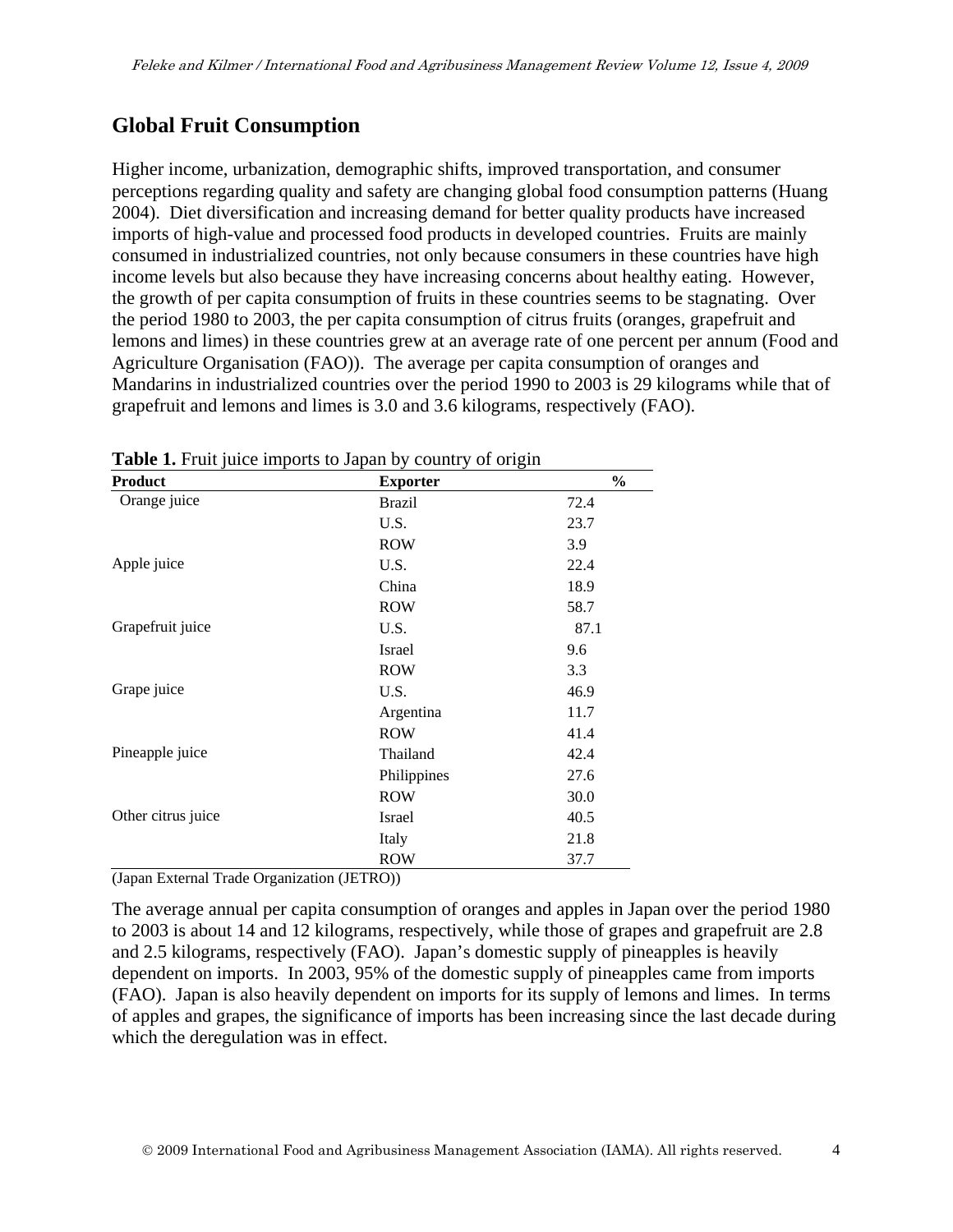## **Materials and Methods**

#### *Theoretical framework*

Consumption theory is amenable to the identification of market structure through the analysis of the change in marginal utilities of a certain product due to a change in consumption of a closely related product. The changes in marginal utilities depend on how consumers perceive a specific commodity from one country and the same commodity from another country. The decrease in marginal utility of one product with an increased consumption of another product implies that the products are substitutes and are thus in a competitive market structure. Otherwise, they are not substitutes (i.e., complements or independent) and are thus in a noncompetitive market structure. Substitute products can be uniform (close) or non-uniform (differentiated). Similarly, a competitive market structure can be uniformly competitive or non-uniformly competitive. A group of closely-related products are uniform substitutes when the cross effect of an additional dollar spent on one product on the marginal utility of another dollar spent on another product is the same for all pairs of products in the group (Brown, 1993). If two products imported from two different countries are uniform substitutes, consumers may not be influenced by the country of origin. Consequently, price will be the overriding factor in the decision of purchase. On the contrary, if two products are non-uniform substitutes, consumers may be influenced by the country of origin. They perceive the product from one country and the same product from another country as differentiated. Consequently, price will be just one factor affecting consumers' decision of purchase. Product attributes will be important criteria in consumers' decision of purchase.

In order to identify the type and degree of competition in the Japanese fruit juice market, we consider two plausible market structures.

#### *Non-uniformly Competitive Market*

This is a case where competition occurs between products such that the effect of a change in price of a given product on the demand for another product varies from product to product irrespective of their groups. In this market structure, consumers care about the country of origin of the product because the change in marginal utility of a dollar spent on product *i* caused by an extra dollar spent on product *j* is different from the change in the marginal utility of a dollar spent on product *k* caused by an extra dollar spent on product *j.* This means, for example, that the change in marginal utility of a dollar spent on Brazilian orange juice caused by an extra dollar spent on the rest of the world (ROW) orange juice is different from the change in marginal utility of a dollar spent on the U.S. orange juice caused by an extra dollar spent on the ROW orange juice. This implies that consumers may pay a different price for products of the same group since they perceive one product as differentiated from the other.

#### *Uniformly Competitive Market*

This is the case where the effect of a change in price of a product in one group on the demand for another product within the same group is the same for all pairs of products within that group. Further, the effect of a change in price of a product in one group on the demand for another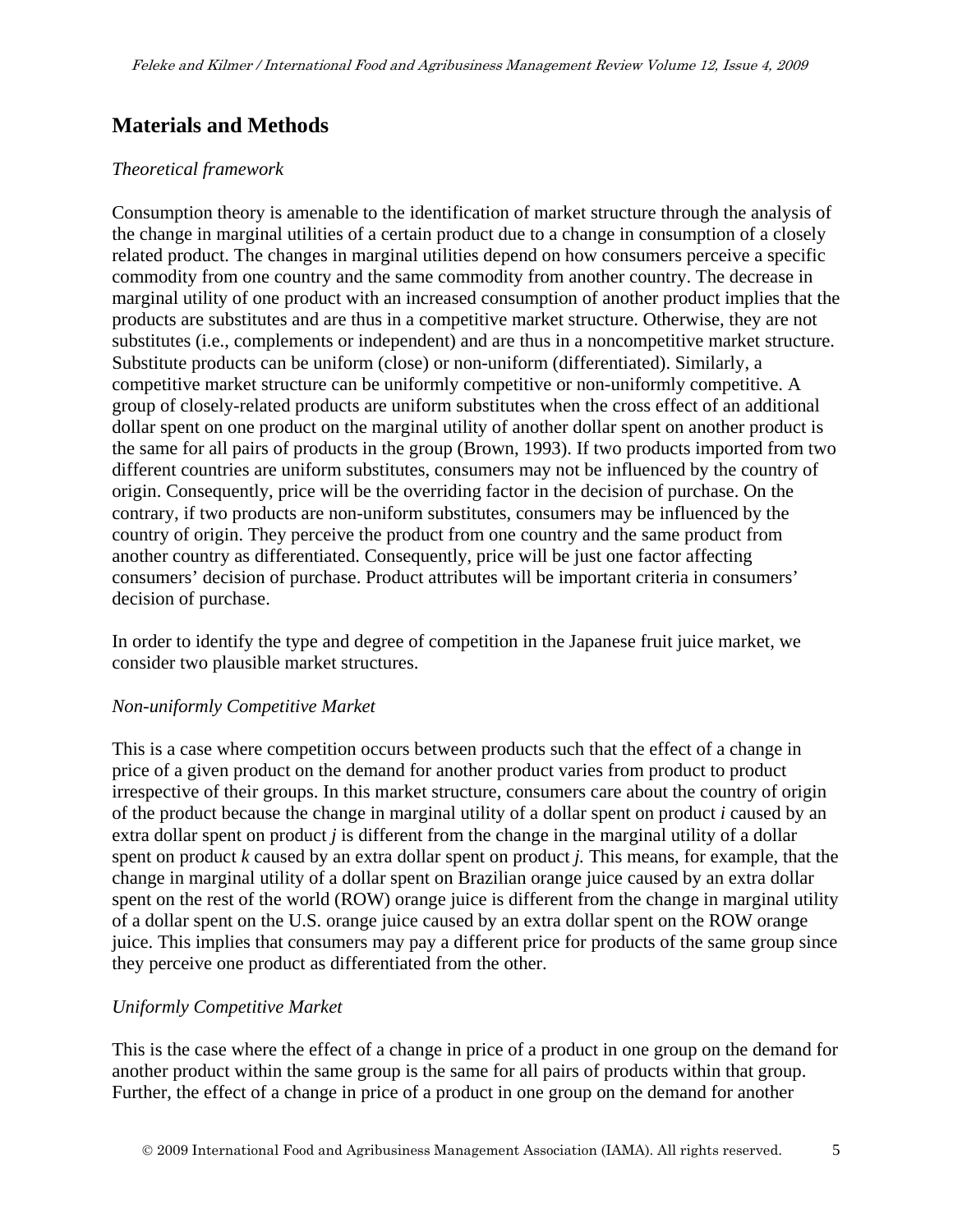product which belongs to a different group is the same for all pairs of products in the two groups. This implies that consumers don't care about the country of origin of the product. This means, for example, that the change in marginal utility of a dollar spent on Brazilian orange juice caused by an extra dollar spent on the rest of the world (ROW) orange juice is the same as the change in marginal utility of a dollar spent on the U.S. orange juice caused by an extra dollar spent on the ROW orange juice. This suggests that consumers may not pay a different price for products of the same group since they perceive one product as homogenous to the other.

#### *Empirical Model*

In the field of demand analysis, the issue of selecting a model among competing functional forms has been addressed in a number of studies (Barten 1993; Eales et al. 1997). Economic theory does not suggest a criterion to choose ex ante between demand models. The choice of a functional form is at the interface of economic theory and the data. In other words, the functional form should satisfy the economic proprieties such as homogeneity and symmetry and fit satisfactorily to empirical data. Parsimony and flexibility are desirable properties considered in the selection of functional forms. The most common and parsimonious demand model, which dominated the import demand literature in the past, was the Armington trade model. However, the Armington trade model came to be increasingly criticized on both conceptual and empirical grounds. The hypothesis of separability and homotheticity may not be supported by import data (Alston et al. 1990). Traditional methods of implementing the Armington trade model result in theoretically and statistically inconsistent parameter estimates (Davis and Kruse 1993).

Consequently, system-wide demand models such as the Rotterdam model and the Almost Ideal Demand Systems (AIDS) have come to be popular in the contemporary import demand literature (Fabiosa and Ukhova 2000; Washington and Kilmer 2002). Barten (1993) demonstrates that the Rotterdam and AIDS models are special cases of a general demand model so that nested tests can be applied to choose either the Rotterdam or AIDS model or the hybrid of these two models (Central Statistical Bureau (CBS) and National Bureau of Research (NBR)). However, separability is an issue in estimating system-wide models (Seale 1996). The AIDS model is not globally separable and only becomes separable locally under stringent conditions (Lee et al. 1994). This will render multi-stage demand estimation difficult. We choose to use the Rotterdam model because of its global separability, its strong links with the economic theory of the consumer and its flexibility to apply it to aggregate data, which is the case in this study. Between the absolute and relative price version of the Rotterdam model, we choose the relative price version of this model because the relative price coefficients accounts for the specific price substitution effects that aid to identify specific market structures. The marginal expenditure shares and price coefficients of the Rotterdam model are assumed to be constant.

#### *The Relative Price Version of the Rotterdam Model*

Following Theil (1980), the relative price version of the Rotterdam model can be given as

$$
(1) \qquad \overline{w}_{ii}dq_{ii} = \theta_i dQ_i + \sum_{j=1}^N v_{ij} \left( \frac{dp_{ji}}{dP_i} \right) + \varepsilon_{ii}.
$$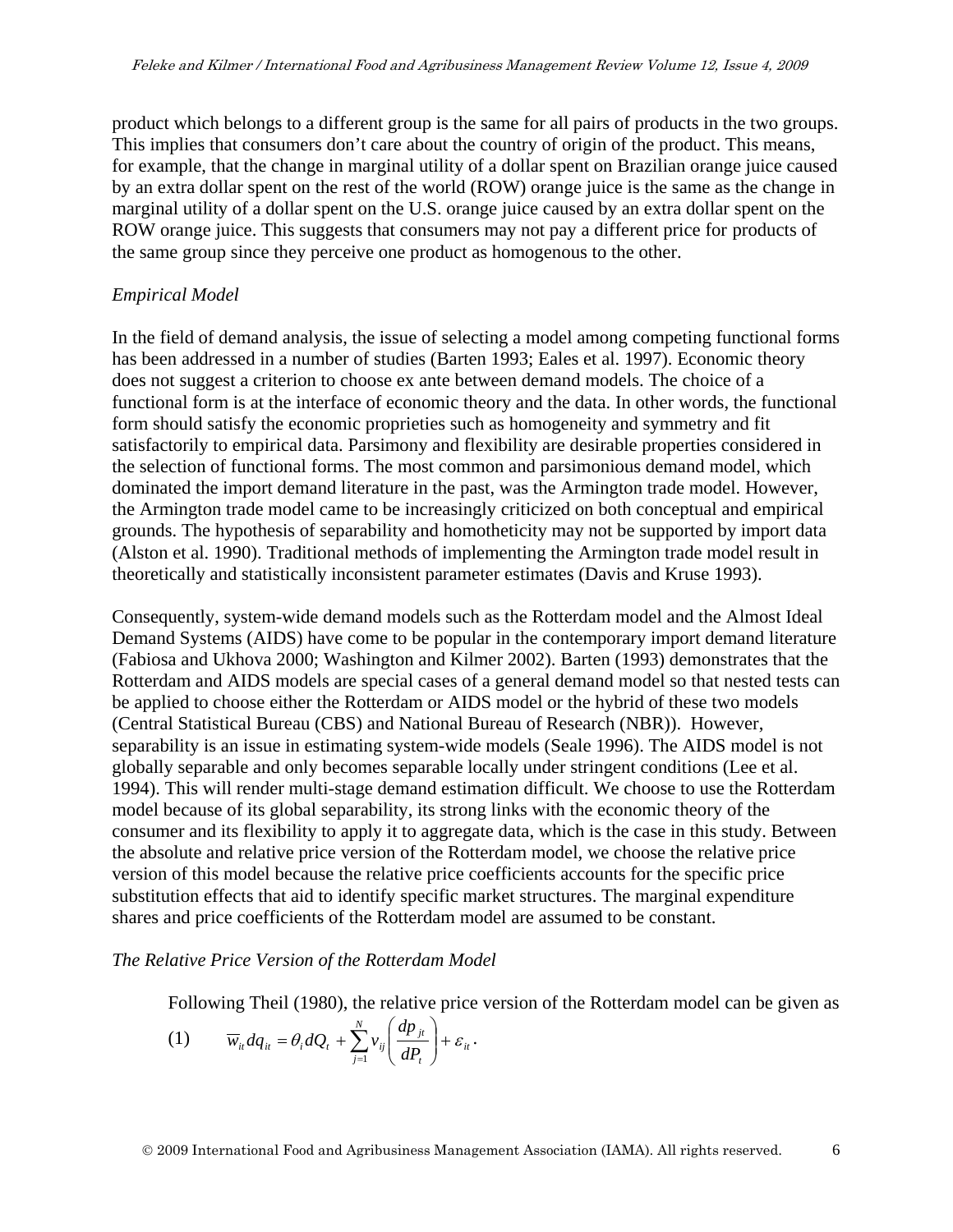where  $\overline{w}_{it} = (w_{it} + w_{i,t-12})/2$  is the average expenditure share ;  $dq_{it} = \log(q_{it}/q_{i,t-12})$  is the finite change in quantity imported of product *i*;  $\theta$ , is the marginal expenditure share of product *i*;  $dQ_t = \overline{w}_{1t} dq_{1t} + ... + \overline{w}_{Nt} dq_{Nt}$  is the finite change version of the Divisia price index (real income) ;  $v_{ij}$ is the relative (Frisch-deflated) price coefficients;  $dp_{jt} = \log (p_{jt}/p_{j,t-12})$  is the finite change in price of product *j*;  $dP_t = \theta_1 dp_{1t} + ... + \theta_N dp_{Nt}$  is the finite change version of the Frisch price index (the lower case  $p$  is for prices of individual products and the upper case  $P$  is for Divisia price indices); and  $\varepsilon_{it}$  is the demand disturbance.

The relative price version of the Rotterdam model is used to describe the non-uniformly competitive market structure. This model describes the nature and extent of competition between any two products irrespective of product group. Consumers treat each individual product as different from another.

Now, following Theil (1980) and Seale (2003) we impose a restriction on the relative price coefficients  $v_{ij}$  in equation (1) so that the effect of a change in price of a product in one group on the demand for another product in another group is the same for all pairs of products in the two groups. Further, we impose a similar restriction that the effect of a change in price of a product in one group on the demand for another product within the same group is the same for all pairs of products within that group. This implies that consumers will not care about the country of origin of the product when they choose between products within the same group. This model is called *block-wise dependent uniform substitute Rotterdam model* and will describe the uniformly competitive market structure. The block-wise dependent uniform substitute Rotterdam model can be given as

$$
(2)\,\overline{w}_{ii}dq_{ii} = \theta_i dQ_t + \phi\theta_i \left(\frac{1-k_i\theta_i}{1-k_i\Theta_g}\right)\frac{dp_{ii}}{dP_t} + \phi\sum_{j\neq i\in S_g}\frac{-k\theta_i\theta_j}{1-k\Theta_g}\frac{dp_{ji}}{dP_t} + \theta_i\sum_{h\neq g}V_{gh}\frac{dp_{hi}}{dP_t} + \varepsilon_{ii}\,,
$$

where  $\theta_i$  is the unconditional marginal expenditure share;  $\theta_i$  is the conditional marginal expenditure share;  $V_{gh}$  is the group relative price coefficient defined as  $V_{gh} = \sum_{i \in g} \sum_{j \in h} V_{ij}$ *i g j h* where  $g \neq h$ ;  $\Theta_g$  is the group marginal expenditure shares of group *g* defined as  $\Theta_g = \sum \theta_i$ ;  $\phi$  is ∈  $i \in S$ <sub>g</sub>

expenditure flexibility; *k* is a constant; and  $\varepsilon_i$  is the demand disturbance.

#### *Data Sources*

The sources of data for this study are the Statistics Bureau of Japan and Japan's Ministry of Finance. Monthly population data from January 1999 to December 2005 came from the web page (http://www.stat.go.jp/english/data/jinsui/2-2.htm) maintained by the Statistics Bureau of Japan's Ministry of Internal Affairs and Communications. The period 1999 through 2005 was chosen because we were interested in the effects of price and expenditure changes in the new deregulated/liberalized Japanese fruit juice market. We wanted to model the deregulated period which followed deregulation in the early 1990s. Import data came from the Trade Statistics of Japan that are published by the Ministry of Finance and the Customs under the provision of the Customs Law and the relevant international conventions. It is available on the web page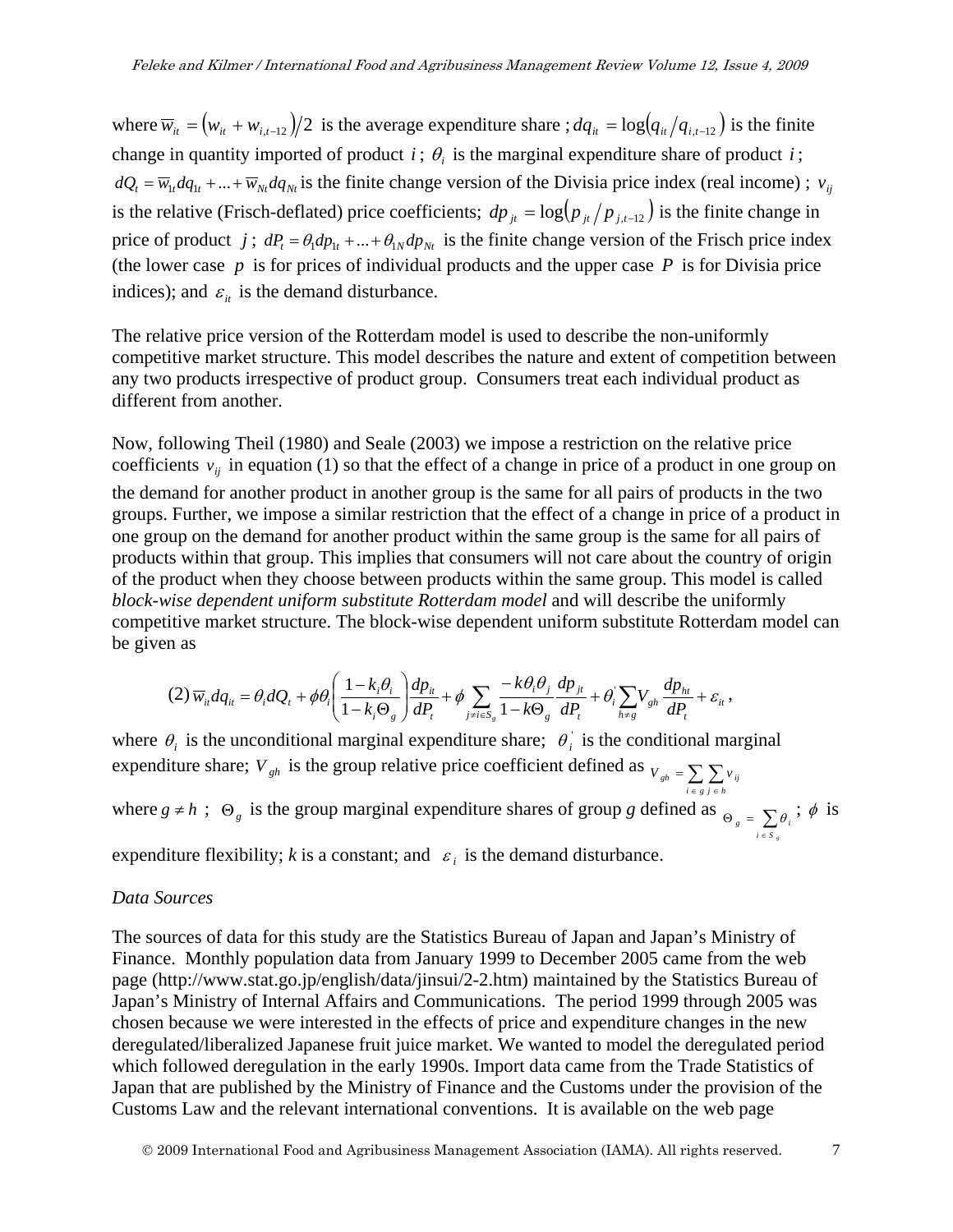http://www.customs.go.jp. The monthly imports and expenditures on imports of orange, grapefruit, other citrus, apple, pineapple and grape juices were obtained for the period January, 1999 to December, 2005. The values of imports are on a cost, insurance and freight (CIF) basis, which include costs of the product, insurance and transportation. Unit import values, which proxy commodity prices, were obtained by dividing import values by import quantities. Fruit juices are imported into Japan in different levels of concentration and varying units of measure. In order to have a common unit, the different kinds of fruit juices were converted into single strength equivalent gallons (SSE).

### **Results and Discussion**

#### *Descriptive Results*

Since Japan's deregulation of imports in the early 1990s, imports of fruit juices on average have increased with the exception of U.S. orange, grapefruit, apple, and grape juices (Table 2). Over the period January, 1999 to December, 2005, the imports of U.S. orange, grapefruit, apple, and grape juices has decreased on average by 22.1%, 2.4%, 21.0%, and 6.2% annually (i.e., from one month in year *t-*12 to the same month in year *t*). The highest average increase was attained by the ROW grapefruit juice (35.8%) followed by Israel grapefruit juice (26.1%), Chinese apple juice (23.6%), and ROW other juice (22.1%). The analysis of import stability as measured by the coefficient of variation shows that the import of fruit juices into Japan over the given period exhibited significant fluctuations. The fluctuation of imports varies from country to country. Imports of U.S. grapefruit juice and U.S. grape juice have experienced the highest fluctuations among U.S. fruit juices.

| <b>Imports</b>       | <b>Quantity log-changes</b>      |           | <b>Price log-changes</b>        |           | <b>Expenditure shares</b> |        |  |
|----------------------|----------------------------------|-----------|---------------------------------|-----------|---------------------------|--------|--|
|                      | $dq_i = \log(q_{it}/q_{i,t-12})$ |           | $dp_i = \log(p_i / p_{i,t-12})$ |           | $(\overline{w}_{i})$      |        |  |
|                      | Mean                             | <b>SD</b> | Mean                            | <b>SD</b> | Mean                      | SD.    |  |
| U.S. orange          | $-0.2206$                        | 0.6136    | $-0.0289$                       | 0.1851    | 0.0589                    | 0.0318 |  |
| Brazil orange        | 0.0667                           | 0.8982    | $-0.0504$                       | 0.2038    | 0.2556                    | 0.0888 |  |
| ROW orange           | 0.1733                           | 0.7871    | 0.0437                          | 0.3829    | 0.0397                    | 0.0209 |  |
| U.S. grapefruit      | $-0.0240$                        | 0.5504    | 0.0548                          | 0.3167    | 0.0880                    | 0.0315 |  |
| Israel grapefruit    | 0.2608                           | 0.8909    | 0.0818                          | 0.4276    | 0.0343                    | 0.0166 |  |
| ROW grapefruit       | 0.3579                           | 1.1932    | 0.0481                          | 0.7038    | 0.0169                    | 0.0118 |  |
| U.S. apple           | $-0.2102$                        | 1.0034    | $-0.0258$                       | 0.2131    | 0.0359                    | 0.0274 |  |
| China apple          | 0.2355                           | 0.4799    | $-0.0730$                       | 0.2728    | 0.0881                    | 0.0344 |  |
| ROW apple            | 0.0225                           | 0.2977    | $-0.0323$                       | 0.1687    | 0.1404                    | 0.0275 |  |
| Thailand pineapple   | 0.1925                           | 0.8945    | $-0.0784$                       | 0.3494    | 0.0108                    | 0.0066 |  |
| Philippine pineapple | 0.0958                           | 1.7272    | $-0.0605$                       | 0.3560    | 0.0081                    | 0.0041 |  |
| ROW pineapple        | 0.1298                           | 1.5415    | $-0.0546$                       | 0.5133    | 0.0090                    | 0.0063 |  |
| U.S. grape           | $-0.0615$                        | 0.4980    | $-0.0462$                       | 0.1842    | 0.0586                    | 0.0260 |  |
| Argentina grape      | 0.1897                           | 1.0392    | $-0.0353$                       | 0.2356    | 0.0110                    | 0.0075 |  |
| ROW grape            | 0.0930                           | 0.3860    | $-0.0427$                       | 0.1638    | 0.0755                    | 0.0192 |  |
| Israel other citrus  | 0.0167                           | 0.4673    | $-0.0690$                       | 0.2435    | 0.0204                    | 0.0055 |  |
| Italy other citrus   | 0.1684                           | 0.7460    | $-0.0687$                       | 0.2059    | 0.0189                    | 0.0067 |  |
| ROW other citrus     | 0.2206                           | 0.5940    | $-0.0840$                       | 0.4184    | 0.0289                    | 0.0133 |  |

**Table 2.** Fruit juice quantity and price average log-changes, and expenditure shares, Japan, January 1999 to December 2005

**Source:** Study data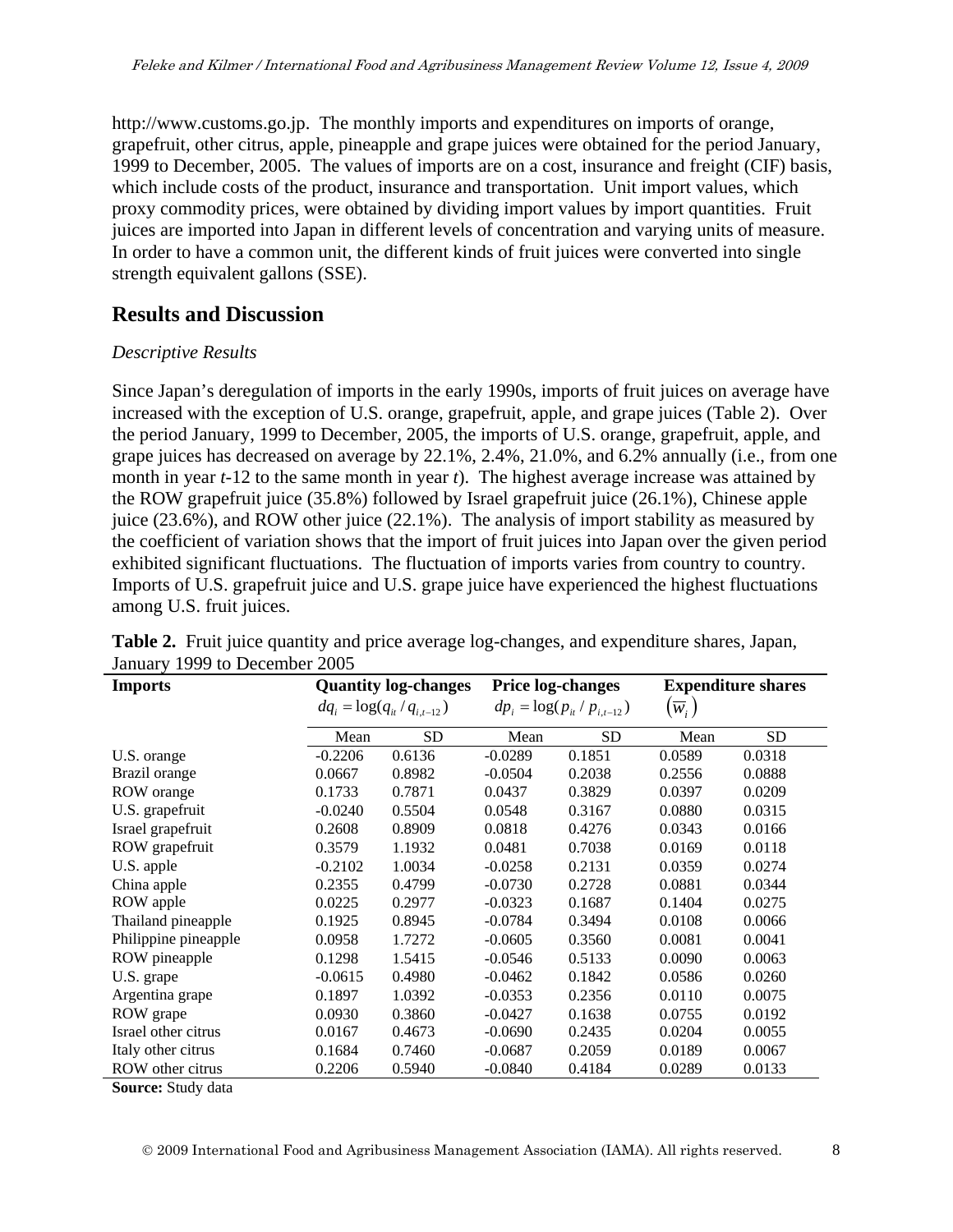Over the same period, Japan's import price of all fruit juices has decreased for all juices except ROW orange juice, U.S. grapefruit juice, Israel grapefruit juice, and ROW grapefruit juice (Table 2). On average, Japan's import price of U.S. orange, apple and grape juices has decreased by 2.9%, 2.6%, and 4.6% per year (i.e., from one month in year *t*-12 to the same month in year *t*) over the period January, 1999 to December, 2005 and U.S. grapefruit juice increased 5.5%. Over the same period, other juice imported from ROW has witnessed the largest average annual price decrease (8.4%). Among U.S. products, prices of orange, grapefruit, and grape juices are the second most stable of the respective competitors' products. The price of U.S. apple juice is less stable compared to their respective rival products.

Except for Brazilian orange juice (25.6%) and the ROW apple juice (14.0%), the average expenditure share of fruit juices in Japan is below 10% (Table 2). Expenditure share of U.S. juices, expressed as a percentage of total fruit juice expenditure, ranges from 3.6% for apple juice to 8.8% for grapefruit juice.

#### *Test for First-order Autocorrelation*

A test for first order autocorrelation was carried out for equation (1) and equation (2), considering each model with and without autocorrelation as the unrestricted and restricted model, respectively. The result of the test indicates that the null hypothesis of no autocorrelation was rejected in both models, implying that the data is serially correlated. The value of ρ, which is common across equations in each system, is 0.24 for equation (1) and 0.29 for equation (2). Both are significantly different from zero at the 0.001 level.

#### *Selection of the Model that Best Identifies the Market Structure*

Having corrected for first-order autocorrelation, we conducted a likelihood ratio test to select the model that best identifies the market structure of the Japanese fruit juice market. The identification of the market structure involves a comparison between the relative price version of the Rotterdam model (equation (1)) and the block-wise uniform substitute-Rotterdam model (equation (2)). The block wise dependent uniform substitute model is a restricted model and represents the uniformly competitive market structure while the relative price version of the Rotterdam model is an unrestricted model and represents the non-uniformly competitive market structure. The log likelihood value of the unrestricted equation (equation 1) is 3744.5 while that of the restricted equation (equation 2) is 3614.8. The value of the model chi-square is 259.4 with 132 degrees of freedom which is greater than the critical chi-square value at 1% probability level.

Therefore, we reject the restricted equation (2). The competition between any two products in two different product groups or within the same product group is not the same for all pairs of products in the two groups or within the same group. This means that the change in marginal utility of a dollar spent on a product in one product group caused by an extra dollar spent on another product in another product group is not the same for all pairs of products in the two groups. Furthermore, the change in marginal utility of a dollar spent on a product caused by an extra dollar spent on another product is not the same for all pairs of products within the same group. This implies that consumers are influenced by the country of origin and thus decide to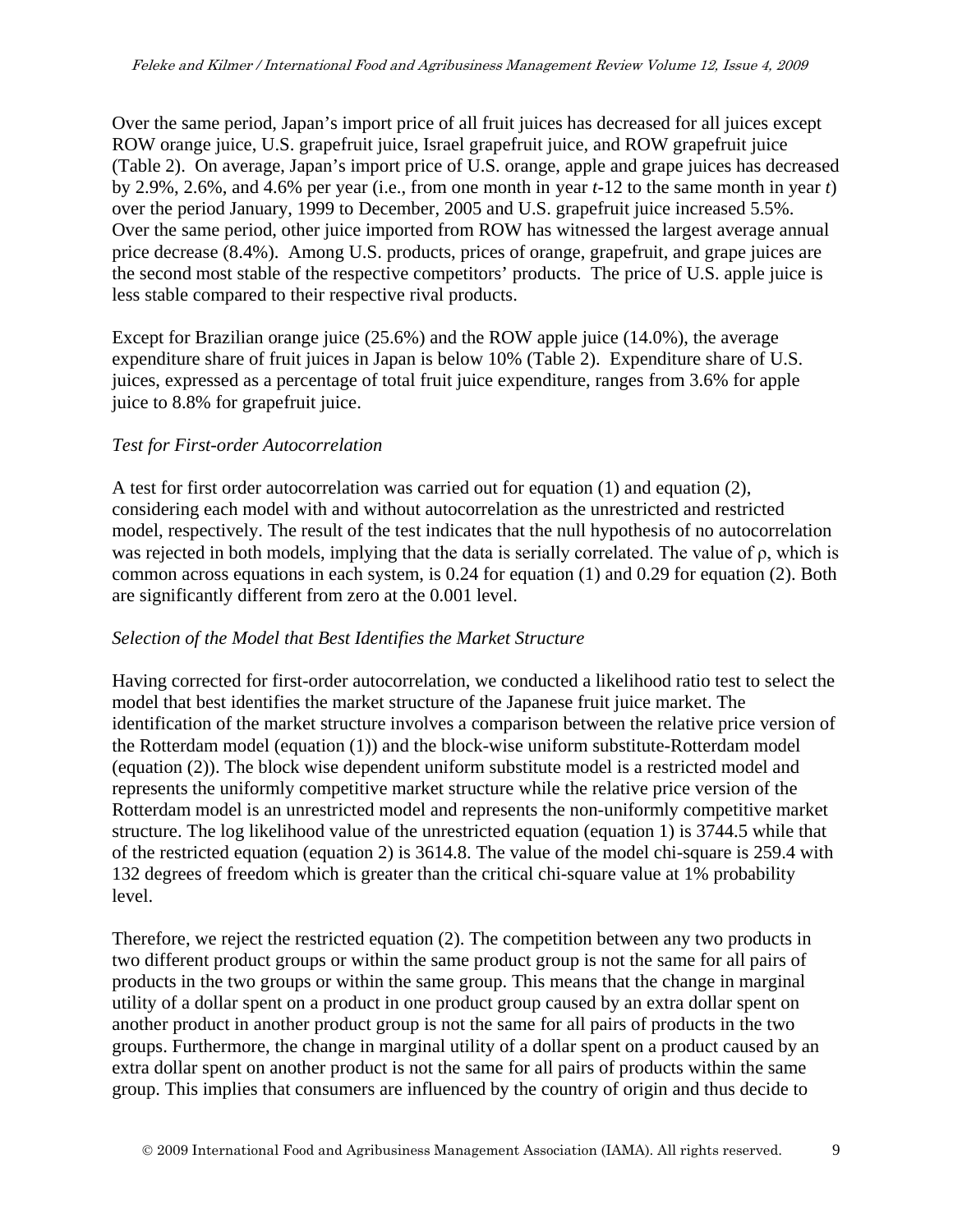| <b>radic 3.</b> Farancel estimates $(v_{ij})$ or cross prices of fruit failed in Japan |                            |                  |
|----------------------------------------------------------------------------------------|----------------------------|------------------|
|                                                                                        | <b>Estimates</b>           | <b>SE</b>        |
| U.S. orange/Thailand pineapple<br>U.S. orange/Philippine pineapple                     | $0.0209***$<br>$0.0205***$ | 0.0056<br>0.0050 |
| U.S. orange/Argentine grape                                                            | $-0.0149***$               | 0.0060           |
| U.S. orange/Israel other citrus                                                        | $-0.0146***$               | 0.0056           |
| Brazil orange/ROW orange                                                               | $-0.0447*$                 | 0.0236           |
| Brazil orange/U.S. grapefruit                                                          | $-0.1147***$               | 0.0354           |
| Brazil orange/ROW grapefruit                                                           | $-0.0473**$                | 0.0197           |
| Brazil orange/China apple                                                              | $-0.1200***$               | 0.0378           |
| Brazil orange/ROW apple                                                                | $-0.1074***$               | 0.0413           |
| Brazil orange/Thailand pineapple                                                       | $-0.0225**$                | 0.0111           |
| Brazil orange/ROW pineapple                                                            | $0.0429***$                | 0.0159           |
| Brazil orange/ROW grape                                                                | $-0.0513*$                 | 0.0275           |
| Brazil orange/Israel other citrus                                                      | $-0.0192**$                | 0.0095           |
| ROW orange/ROW grapefruit                                                              | $0.0097***$                | 0.0032           |
| ROW orange/ROW apple                                                                   | $0.0195**$                 | 0.0094           |
| ROW orange/U.S. grape                                                                  | $0.0128*$                  | 0.0069           |
| ROW orange/Israel other citrus                                                         | $0.0049*$                  | 0.0026           |
| ROW orange/Italy other citrus                                                          | $0.0074**$                 | 0.0034           |
| ROW orange/ROW other citrus                                                            | $0.0069**$                 | 0.0034           |
| U.S. grapefruit/ROW grapefruit                                                         | $0.0124***$                | 0.0047           |
| U.S. grapefruit /U.S. apple                                                            | $0.0217*$                  | 0.0119           |
| U.S. grapefruit /Thailand pineapple                                                    | $-0.0160***$               | 0.0037           |
| U.S. grapefruit /Philippine pineapple                                                  | $-0.0144***$               | 0.0033           |
| U.S. grapefruit /Argentina grape                                                       | $0.0092**$                 | 0.0039           |
| U.S. grapefruit/ROW grape                                                              | $0.0215***$                | 0.0087           |
| Israel grapefruit/China apple                                                          | $0.0164**$                 | 0.0079           |
| Israel grapefruit /Argentina grape                                                     | $0.0070**$                 | 0.0030           |
| Israel grapefruit /Israel other citrus                                                 | $-0.0082***$               | 0.0025           |
| ROW grapefruit/Italy other citrus                                                      | $-0.0056***$               | 0.0020           |
| U.S. apple/ROW pineapple                                                               | $-0.0104*$                 | 0.0057           |
| U.S. apple /Argentina grape                                                            |                            |                  |
| U.S. apple/Italy other citrus                                                          | $-0.0216***$               | 0.0049           |
| U.S. apple/ROW other citrus                                                            | $0.0104*$                  | 0.0058           |
|                                                                                        | $0.0127**$                 | 0.0061           |
| China apple/U.S. grape                                                                 | $0.0182*$                  | 0.0095           |
| ROW apple/Thailand pineapple                                                           | $-0.0181***$               | 0.0060           |
| ROW apple/Argentina grape                                                              | $0.0201***$                | 0.0065           |
| Thailand pineapple/ROW grape                                                           | $0.0163***$                | 0.0051           |
| Thailand pineapple/Israel other citrus                                                 | $0.0055**$                 | 0.0024           |
| Philippine pineapple/Argentina grape                                                   | $0.0061***$                | 0.0021           |
| Philippine pineapple/ROW grape                                                         | $0.0072*$                  | 0.0043           |
| Philippine pineapple/ROW other citrus                                                  | $0.0037**$                 | 0.0019           |
| ROW pineapple/Argentina grape                                                          | $0.0060***$                | 0.0020           |
| U.S. grape/Israel other citrus                                                         | $0.0122***$                | 0.0047           |
| Argentina grape/Italy other citrus                                                     | $-0.0061*$                 | 0.0034           |
| Argentina grape/ROW other citrus                                                       | $-0.0068***$               | 0.0022           |
| Rho                                                                                    | $0.2443***$                | 0.0276           |

**Note:** \*\*\* (\*\*)\* significance at 1%, 5% and 10% (*t* statistic). Only statistically significant parameter estimates presented. Number of Observations = 83; Log Likelihood = 3744.50; Schwartz B.I.C. = -3124.45.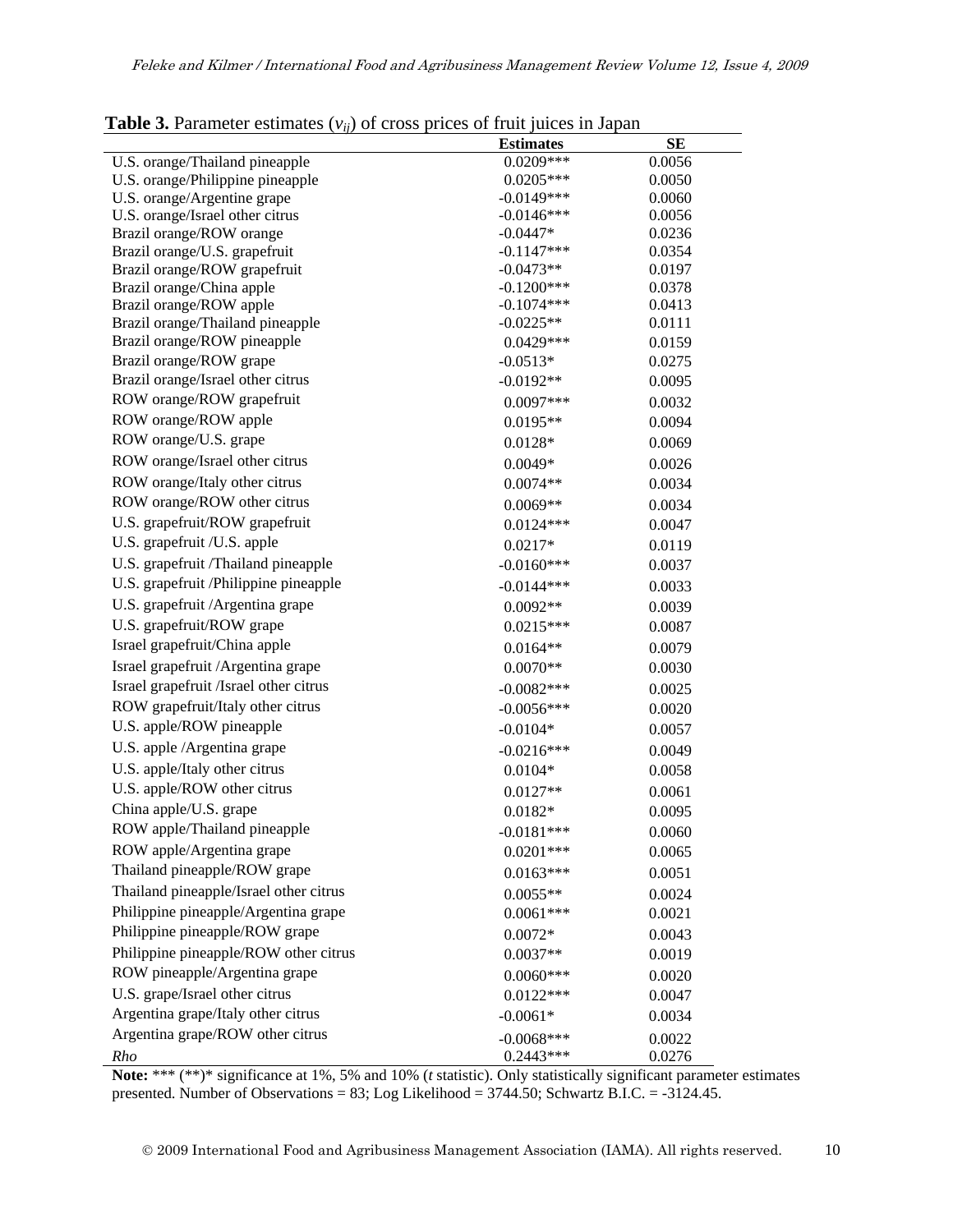buy a given fruit juice based on the country of origin. In other words, product attributes are factored into the decision of purchase. Therefore, based on results of the likelihood ratio test we select the relative price version of the Rotterdam model (equation (1)) (Table 3) and hence the *non-uniformly competitive* market structure as the underlying market structure of the Japanese fruit juice market. This is consistent with Seale et al (2005) who showed that the fresh market for grapefruit, oranges, lemons, pineapples, and berries are not uniform substitutes. However, in contrast to our results, Seale et al. (2005) found that bananas and grapes disaggregated by country of origin are uniform substitutes.

#### *Expenditure Elasticities*

The expenditure elasticities are calculated at the sample means of expenditure shares of the respective imported fruit juices. The estimates of the expenditure elasticities are all positive except for ROW pineapple juice and U.S. grape juice which are both negative and insignificant (Table 4). Among the 18 fruit juices, only the demand for Brazilian orange juice is expenditure elastic (3.0997). This is due to the higher expenditure share of Brazilian exports (25.6%) (Table 2). Given that Brazilian orange juice makes up the larger proportion of the total imports of fruit juices into Japan, a one percent increase in expenditure on imported fruit juices results in a far greater increase in actual imports of Brazilian orange juice. Furthermore, Brazil's orange juice market share would increase further upon the expansion of the Japanese market of imported fruit juices over time. However, under conditions in which the economy slows down (expenditure growth slows down) Brazil will be worse off because a given percentage decrease in expenditures on imported fruit juices results in a far greater decrease in actual imports. Brazil's orange juice market share would decrease further upon the contraction of the market of imported fruit juices over time because of its larger expenditure elasticity. Since recession has been more frequent in Japan over the past few years, Brazil needs to devise an effective export strategy

| <b>Product</b>       | <b>Estimate</b> | <b>SE</b> |
|----------------------|-----------------|-----------|
| U.S. orange          | 0.2939          | 0.2074    |
| Brazil orange        | 3.0997***       | 0.1686    |
| ROW orange           | 0.1096          | 0.1895    |
| U.S. grapefruit      | $0.5301***$     | 0.1358    |
| Israel grapefruit    | 0.0579          | 0.3008    |
| ROW grapefruit       | $0.7593**$      | 0.3881    |
| U.S. apple           | 0.6132          | 0.4104    |
| China apple          | $0.4265***$     | 0.1437    |
| ROW apple            | $0.1851**$      | 0.0939    |
| Thailand pineapple   | $0.5132*$       | 0.3176    |
| Philippine pineapple | 0.2085          | 0.3848    |
| ROW pineapple        | $-0.6668$       | 0.5479    |
| U.S. grape           | $-0.0003$       | 0.1716    |
| Argentina grape      | 0.0737          | 0.3239    |
| ROW grape            | $0.2553**$      | 0.1161    |
| Israel other citrus  | $0.4891***$     | 0.1446    |
| Italy other citrus   | 0.0219          | 0.2187    |
| ROW other citrus     | 0.24589         | 0.1847    |

**Table 4.** Expenditure elasticity estimates of fruit juices in Japan

\*\*\* (\*\*)\* significance at 1%, 5% and 10%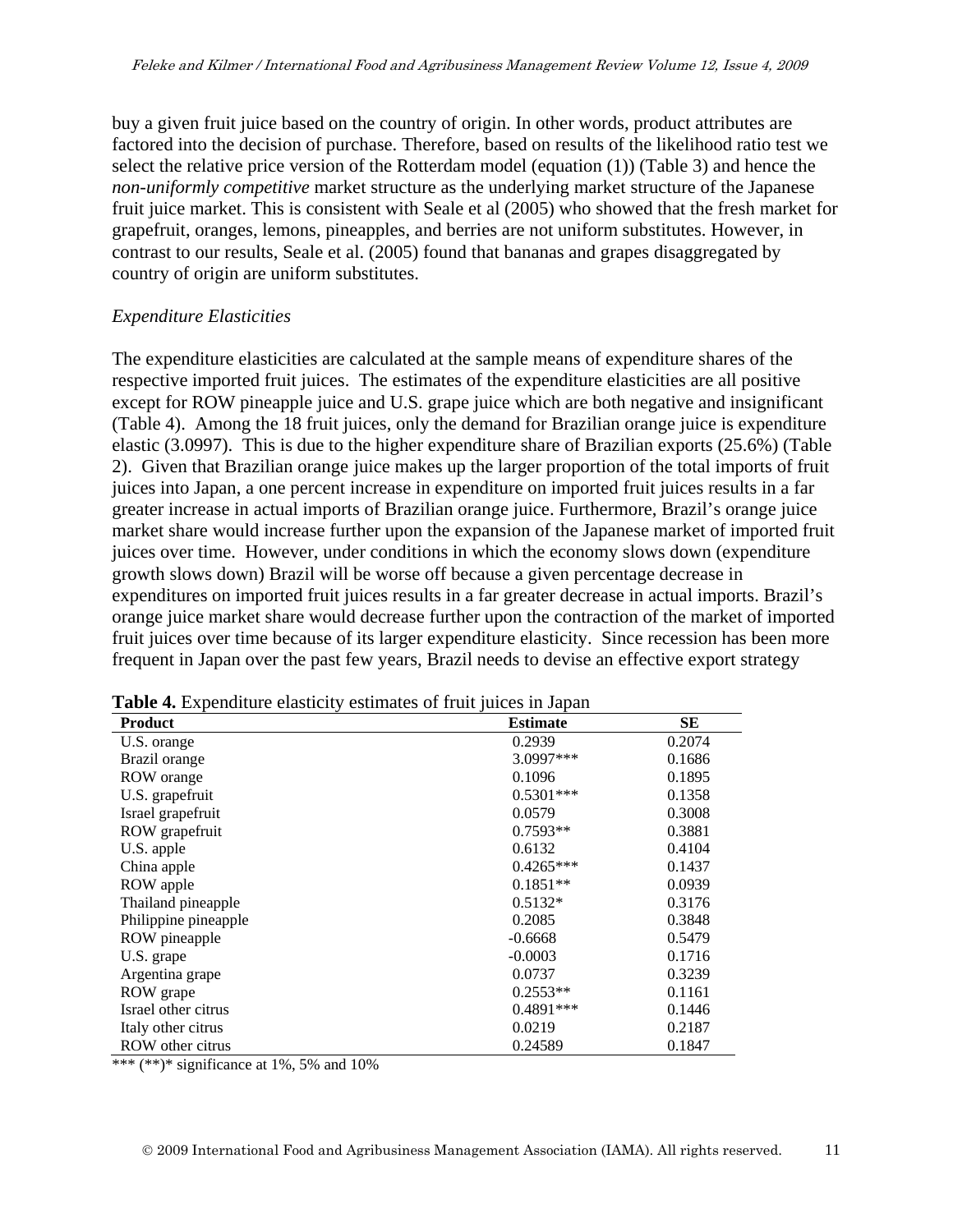which takes account of the performance of the economy. The fact that the demand for U.S. major fruit juice exports (orange, grapefruit, apple and grape juices) is expenditure inelastic or perfectly inelastic implies that a reduction in Japanese expenditures on fruit juices has a smaller effect on U.S. juice exports to Japan than on Brazilian orange juice exports to Japan.

Because of the lack of similar studies on demand for fruit juices, it is difficult to make direct comparison and contrast with our estimates which were made under different circumstances involving use of a large sample of monthly data disaggregated by country of origin while others have used aggregate data that has not taken account of the country of origin. Further, there are differences in the underlying market structure, the assumption of separability as well as the number of possible substitutes, which are all important determinants of elasticity. Given these caveats, Schmitz and Seale (2002) estimated that the expenditure elasticity of the Japanese import demand for fresh grapefruits is 2.29 and that of fresh pineapple is 1.16 while the expenditure elasticity of the Japanese import demand for fresh bananas, fresh oranges and fresh lemons is 0.58, 0.91 and 0.87, respectively. Similarly, Lee, Brown and Seale (1992) estimated that the expenditure elasticity for the Canadian import demand for fresh oranges, fresh apples, orange juice and apple juices estimated under the assumption of strong separability are 1.37, 1.11, 1.30 and 1.80, respectively. The estimates of the expenditure elasticity of the Canadian import demand for fresh grapefruit, bananas and tomato juice is perfectly expenditure inelastic.

#### *Population Growth*

The growth of population is another major factor anticipated to affect the demand for imported fruit juices in Japan as a result of its aging population. The population growth of Japan turned negative in 2006 (Statistics Bureau of Japan). With per capita income growing at 2% per annum and assuming that the growth will remain at 2% until 2020, the growth of demand for fruit juices imported into Japan is projected in Table 5 (See Appendix 1). The growth of demand for fruit juice in Japan is positive for all juices that have expenditure elasticity significantly different from zero (Table 4) except ROW apple juice which switches from a positive growth rate to a negative growth rate in 2017 because the decrease in population outweighs the positive expenditure elasticity (Table 4). Products which have statistically significant positive expenditure elasticities will continue to grow at a declining growth rate through 2020 regardless of the negative growth of population except for ROW apple juice as previously explained. Brazilian orange juice is the least affected of all the juices because its growth rate starts out at a relative high rate in 2006 (6.20%) and declines to 5.71% by 2020 despite the negative population growth. The remaining juices that have a statistically significant positive expenditure elasticity (Table 4) will decline to a 1.03% growth rate or lower by 2020. Juices with zero expenditure elasticity (i.e., statistically insignificant expenditure elasticity) have a declining negative growth rate that is identical to the declining negative growth rate of Japan's population.

These simulations were made under the assumption that the growth of per capita income will remain constant at 2% per annum over the period 2006 through 2020. The prospect of the growth of demand for fruit juices will depend on the growth of per capita income relative to the decline in growth of the population. The 2% growth of per capita income along with a statistically significant positive expenditure elasticity will offset the decrease in population growth so that the decline in the growth of demand may be slowed. If income grows at more than 2%, the decline in the growth of juice demand will be further slowed even though population growth is negative.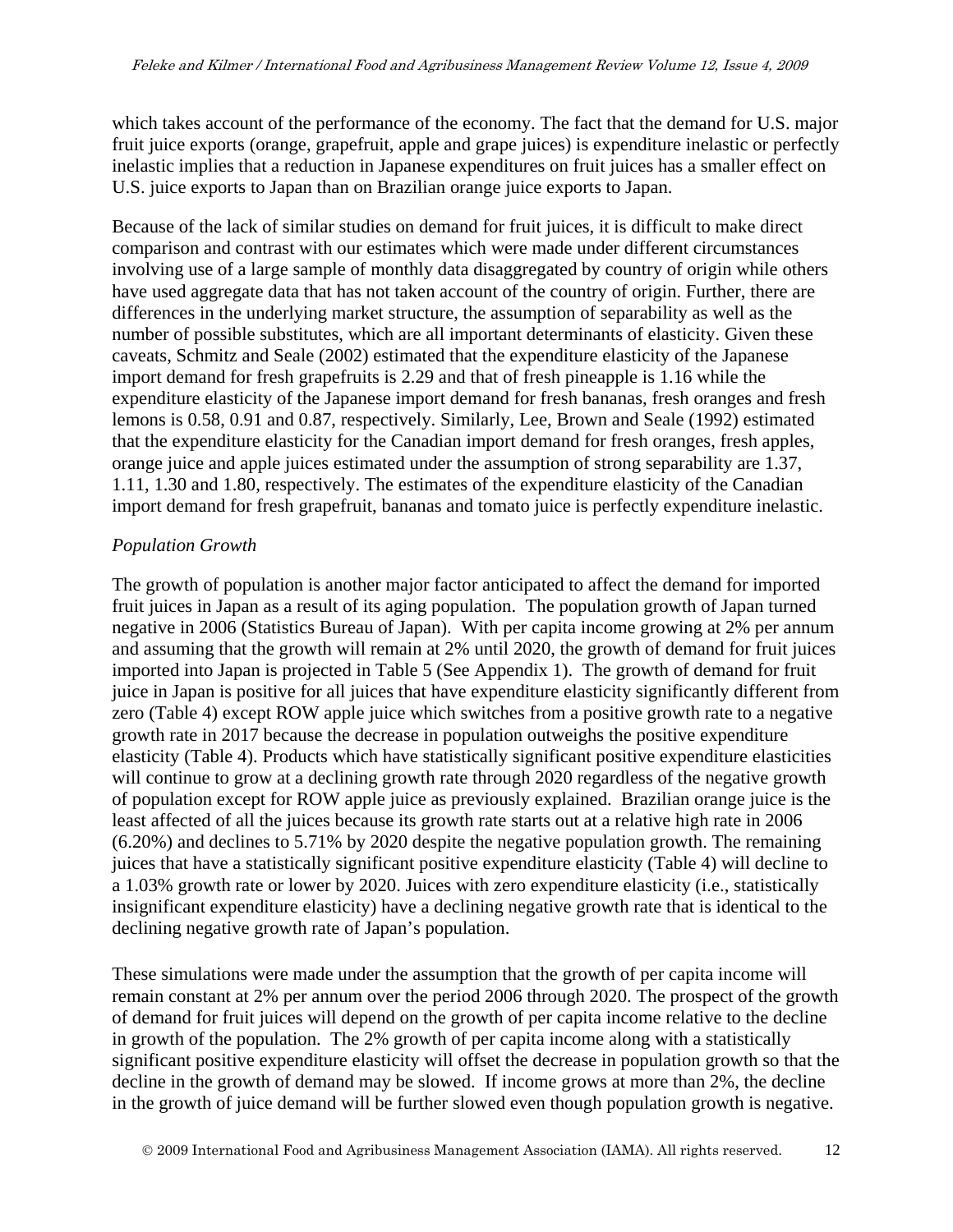#### *Own-price Elasticities*

In order to assess the responsiveness of Japan's imports to changes in price, uncompensated and compensated own-price elasticities were calculated. Results indicate that uncompensated own price elasticities of demand for fruit juices in Japan are all negative and statistically different from zero (Table 6). Among the 18 fruit juices, only U.S. orange juice, ROW orange juice, Philippine pineapple juice, and Italian other citrus juice are uncompensated price elastic. Of these, the demand for Philippine pineapple juice is the most price elastic (-2.9525) followed by ROW orange juice (-1.7702), U.S. orange juice (-1.5591), and Italian other citrus juice (-1.4134). The demand for ROW grape juice (-0.9881) and ROW other citrus juice (-0.9745) can be rounded to unitary price elastic.

| <b>Product</b>       | <b>Uncompensated own price</b><br>elasticities |           | elasticities | <b>Compensated own price</b> |  |  |
|----------------------|------------------------------------------------|-----------|--------------|------------------------------|--|--|
|                      | Estimate                                       | <b>SE</b> | Estimate     | SЕ                           |  |  |
| U.S. orange          | $-1.5591***$                                   | 0.0122    | $-1.5417***$ | 0.0244                       |  |  |
| Brazil orange        | $-0.7619***$                                   | 0.0431    | 0.0303       | 0.9073                       |  |  |
| ROW orange           | $-1.7702***$                                   | 0.0075    | $-1.7658***$ | 0.0056                       |  |  |
| U.S. grapefruit      | $-0.7912***$                                   | 0.0119    | $-0.7445***$ | 0.0430                       |  |  |
| Israel grapefruit    | $-0.4533***$                                   | 0.0103    | $-0.4513***$ | 0.0040                       |  |  |
| ROW grapefruit       | $-0.8995***$                                   | 0.0065    | $-0.8867***$ | 0.0338                       |  |  |
| U.S. apple           | $-0.7941***$                                   | 0.0147    | $-0.7721***$ | 0.0614                       |  |  |
| China apple          | $-0.4717***$                                   | 0.0126    | $-0.4341***$ | 0.0366                       |  |  |
| ROW apple            | $-0.3531***$                                   | 0.0132    | $-0.3270***$ | 0.0165                       |  |  |
| Thailand pineapple   | $-0.8989***$                                   | 0.0034    | $-0.8933***$ | 0.0119                       |  |  |
| Philippine Pineapple | $-2.9525***$                                   | 0.0031    | $-2.9509***$ | 0.0044                       |  |  |
| ROW pineapple        | $-0.6133***$                                   | 0.0049    | $-0.6193***$ | 0.0225                       |  |  |
| U.S. grape           | $-0.9010***$                                   | 0.0100    | $-0.9010***$ | 0.0000                       |  |  |
| Argentina grape      | $-0.3225***$                                   | 0.0035    | $-0.3217***$ | 0.0018                       |  |  |
| ROW grape            | $-0.9881***$                                   | 0.0087    | $-0.9688***$ | 0.0152                       |  |  |
| Israel other citrus  | $-0.4310***$                                   | 0.0029    | $-0.4210***$ | 0.0098                       |  |  |
| Italy other citrus   | $-1.4134***$                                   | 0.0041    | $-1.4130***$ | 0.0006                       |  |  |
| ROW other citrus     | $-0.9745***$                                   | 0.0053    | $-0.9674***$ | 0.0089                       |  |  |

**Table 6.** Own price elasticities of fruit juices in Japan

\*\*\* significance at 1%

These results indicate that exporters of U.S. orange juice, ROW orange juice, Philippine pineapple juice, and Italian other citrus juice can increase market share and increase total revenue by decreasing market prices. On the other hand, the remaining juices with inelastic price elasticity will increase market share and reduce total revenue if they increase price. Thus, different marketing strategies should be employed depending on the price elasticity of demand for a firm's juice.

Results indicate that the absolute value of the uncompensated price elasticities of most of the fruit juices is higher than those of the respective compensated price elasticities. However, the magnitude of the difference between the two elasticities is very small. An exception is the uncompensated price elasticity of Brazilian orange juice which is -0.7619 while that of compensated price elasticity is zero. This large difference is due to a large income effect. This is apparent in the large expenditure elasticity for Brazilian orange juice (3.0997).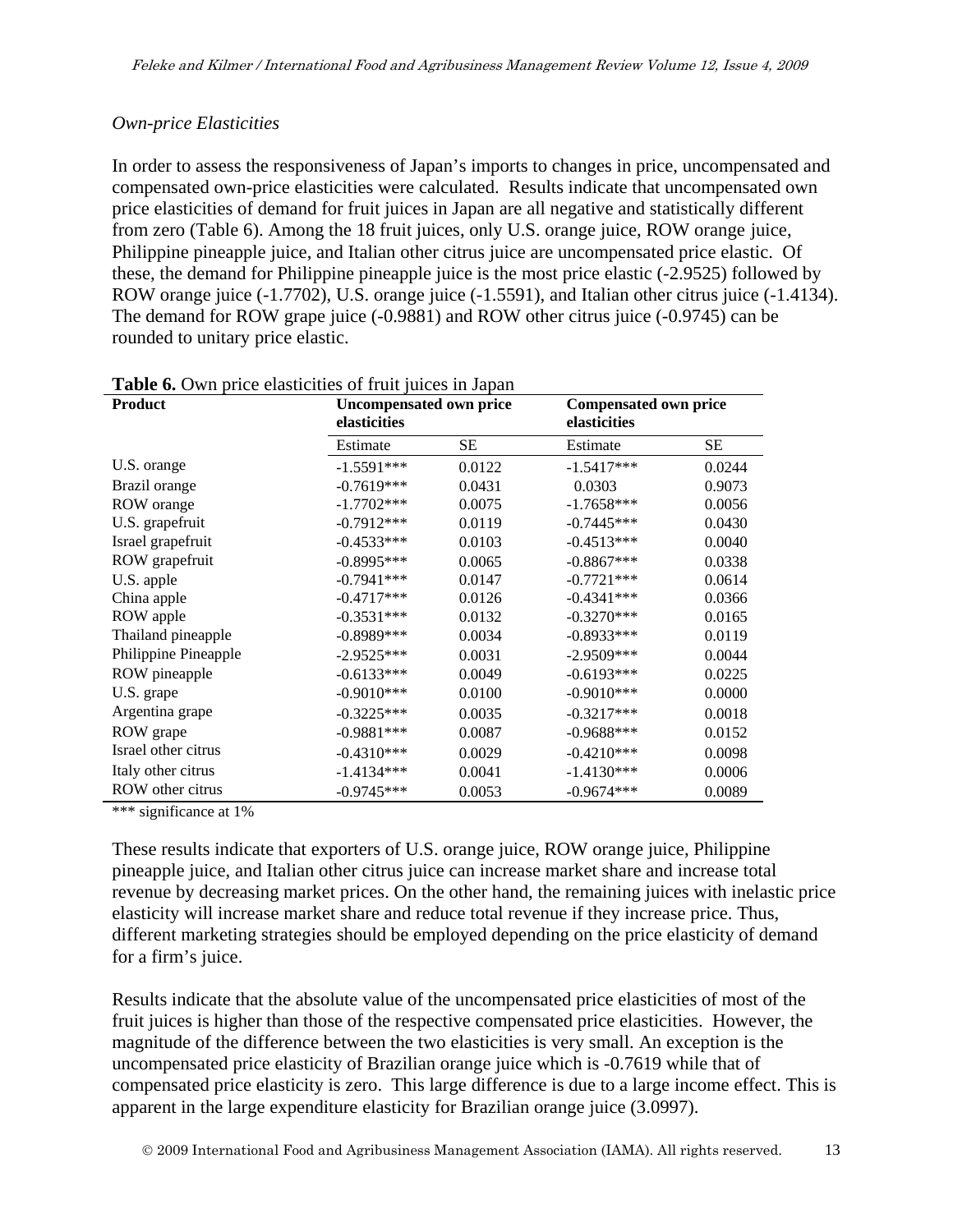These estimates are not directly comparable with any published studies; however, Lee, Seale, and Jierwiriyapant (1990) and Lee, Brown and Seale (1992) did look at fruit juices. Lee, Seale, and Jierwiriyapant (1990) citrus juice imports into Japan were an aggregation of orange juice, grapefruit juice and all other citrus juices. Using annual data, they found that the compensated own price elasticity for Brazil was -1.822 compared to zero for this study which used monthly data. The elasticity for the U.S. was not statistically different from zero compared to -1.5417 for this study. Lee, Brown and Seale (1992) showed that the compensated price elasticity of demand for orange juice and apple juice imported into Canada are perfectly price inelastic (i.e., not different from zero). The variation in estimates of the elasticities is due to the difference in the number of available substitutes, market structure and proportion of income spent on a good. Since we have several substitutes and imports of the same product and competing product from different countries are close substitutes, we expect our estimates to be higher than those estimated under other circumstances such as when products are assumed to be strongly separable, not disaggregated by country and only few substitutes are available.

#### *Cross-price Elasticities*

Like the case with own price elasticities, two types of cross-price elasticities, uncompensated and compensated, were calculated at the mean values of expenditure shares over the period January 1999 to December, 2005 in Tables 7 and 8 (See Appendix 2 and 3). Results indicate that more uncompensated cross price elasticities are statistically significant than compensated price elasticities for substitutes and complements which indicates that the expenditure effect on consumption is greater than zero. Also, most substitutes and complements are price inelastic. Furthermore, there are more uncompensated substitutes (54.2%) (Table 7) than uncompensated complements (40.2%) (Table 8) and 5.6% are independent.

This indicates that the fruit juice market is competitive with 54.2% or 166 of the product combinations being substitutes (Table 7). Of the uncompensated substitutes, juices within the same product group (e.g., U.S. orange juice and Brazilian orange juice) and among product groups (U.S. orange juice and Israel grapefruit juice) are substitutes for one another. This is consistent with the market structure hypothesis when the non-uniformly competitive market structure was statistically found to be the underlying market structure of the Japanese fruit juice market. Given the 166 (123) uncompensated substitute (complement) combinations, five (six) are greater than 1.0. This indicates that price changes do not make large percentage changes in the quantity or market share of substitutes or complements because most are inelastic. Furthermore, of the uncompensated substitutes (complements) that are inelastic, only 16 (11) are between the absolute value of 0.5 and unitary elasticity. This indicates that 87.3% (86.2%) of the substitutes (complements) are less than the absolute value of 0.5, very inelastic.

#### *Substitutes*

The substitutes that are elastic include Thailand pineapple (*i*)/U.S. orange juice (*j*) ( $\varepsilon$ <sub>*ij*</sub> = 1.9386)  $(\varepsilon_{ii} = 0.3583)$ , Thailand pineapple/ROW grape juice (1.5037) (0.2182), Philippine pineapple/U.S. orange juice (2.5281) (0.3484), ROW pineapple/Brazil orange juice (3.0933) (0.0758), and Argentina grape/ROW apple juice (1.8113) (0.1416). However, when the reverse is true (e.g., U.S. orange/Thailand pineapple juice), the price change brings about a smaller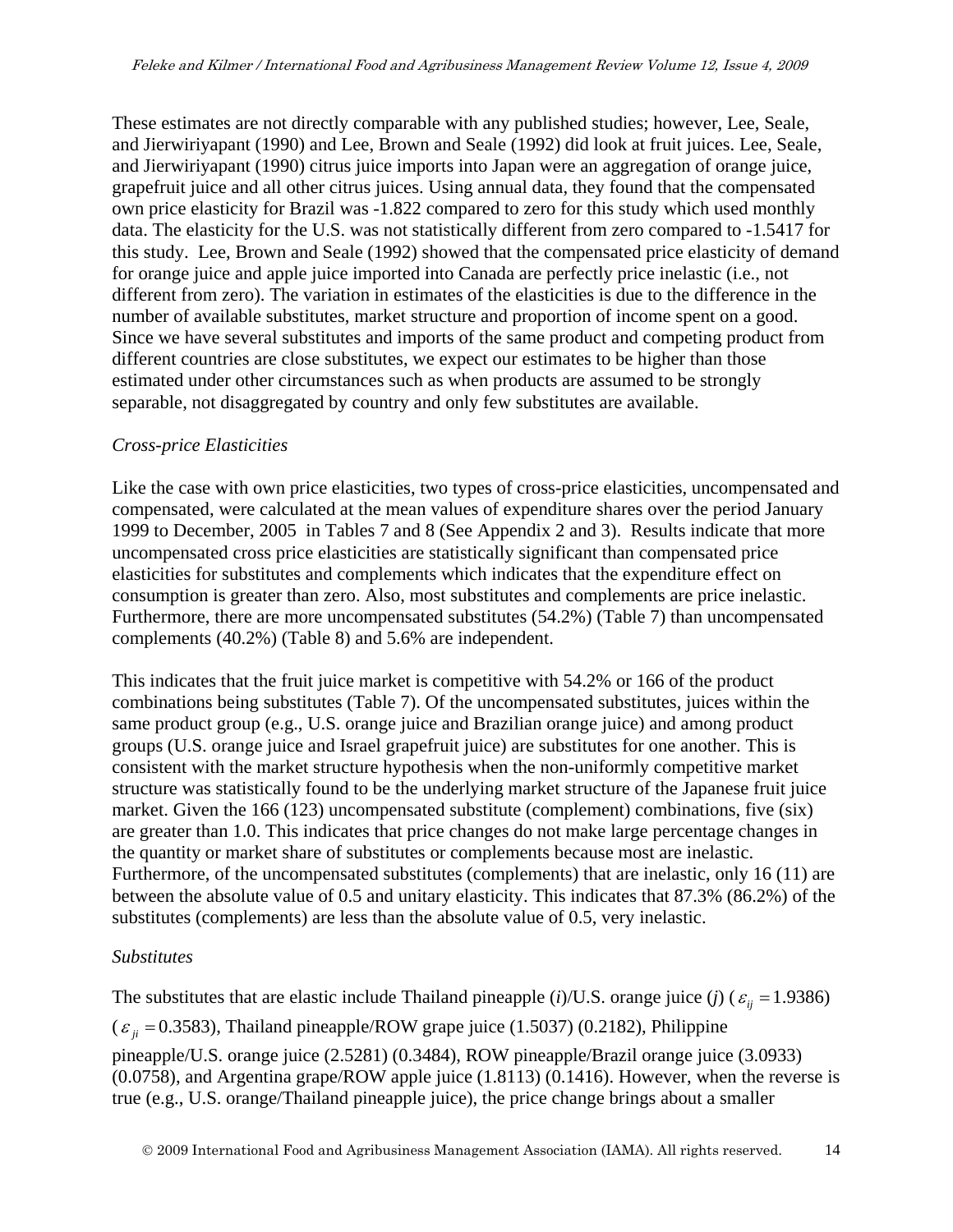percentage change in quantity which is inelastic. This indicates that the juices are not perfect substitutes and consumers prefer the inelastic product more than the elastic product. Consumers are less willing to reduce consumption of the inelastic product even though the price of the substitute product has decreased. For example, consumers decrease their consumption of U.S. orange juice (Thailand pineapple juice) by 0.3583% (1.9386%) when the price of Thailand pineapple juice (U.S. orange juice) is decreased by 1% (1%). Finally, the most volatile product is pineapple juice where four of the five elastic substitutes are pineapple juice from different countries.

Of the 16 substitutes with an elasticity between 0.5 and 1.0, five are pineapple juice, 4 are grape juice, three are other citrus juice, two are grapefruit juice, one is orange juice and one is apple juice. When this is combined with the five substitutes greater than 1.0 for a total of 21 substitutes with an elasticity greater than 0.5, nine are pineapple juice and 5 are grape juice for a total of 14 or two-thirds of the elastitites greater than 0.5. This is further evidence that pineapple juice is the most volatile product (the largest percentage quantity changes) and grape juice is next. The remaining substitutes (145 country product combinations) are inelastic and have country product *i*/country product *j* combinations similar to those already discussed plus some  $\varepsilon_{ij}$  and  $\varepsilon_{ij}$ combinations that are approximately equal.

Each country product (i.e., U.S. orange juice, U.S. grapefruit juice, etc.) has between 7 and 11 substitutes except Brazil orange juice (3) and ROW orange juice (14). Brazil orange juice (ROW orange juice) has the fewest (most) substitutes of any country juice combination. The substitutes for Brazil orange juice are Brazil orange (*i*)/U.S. orange juice (*j*) ( $\varepsilon$ <sub>*ij*</sub> = 0.0490) ( $\varepsilon$ <sub>*ij*</sub> = 0.9300), Brazil orange/ROW pineapple juice (0.0758) (3.0933), and Brazil orange/Italy other citrus (0.0123) (0.9531). When the substitutes change their price, the quantity of Brazil orange juice changes between 0.0123% and 0.0758%; however, when the reverse is true (e.g., U.S. orange/Brazil orange juice), a Brazil price change brings about a quantity change in the substitutes between 0.9300% and 3.0933%. This indicates that Brazil orange juice is the preferred juice among the four juices. A price decrease by substitutes decrease Brazil orange juice (the substitute's) consumption by a smaller (larger) quantity percentage.

ROW orange juice has the most substitutes (14) (Table 7). This makes the competition between ROW orange juice and 14 out of 17 other country juices the most competitive (in terms of the number of juices) in the juice market; however, the cross-price elasticities ( $\varepsilon_{ij}$  and  $\varepsilon_{ji}$ ) range from 0.5562 to almost zero. Thus the quantity impacts from price changes are relatively small.

#### *Complements*

Country product combinations that are complements (123) have six complements which have cross-price elasticities that are less than -1.0 (elastic). These include Thailand pineapple (*i*)/U.S. grapefruit juice (*j*) ( $\varepsilon_{ii}$  = -1.4462)( $\varepsilon_{ii}$  = -0.1779), Thailand pineapple/ROW apple juice (-1.7002)(-0.1274), Philippine pineapple/U.S. grapefruit juice (-1.7631)(-0.1656), ROW pineapple/U.S. apple juice (-1.1774)(-0.3096), Argentina grape/U.S. orange juice (-1.3483)(- 0.2558), and Argentina grape/U.S. apple juice (-1.9527)(-0.6081)(Table 8). However, when the reverse is true (e.g., U.S. grapefruit/Thailand pineapple juice), the price change brings about a smaller percentage change in quantity which is inelastic. This indicates that the juices are not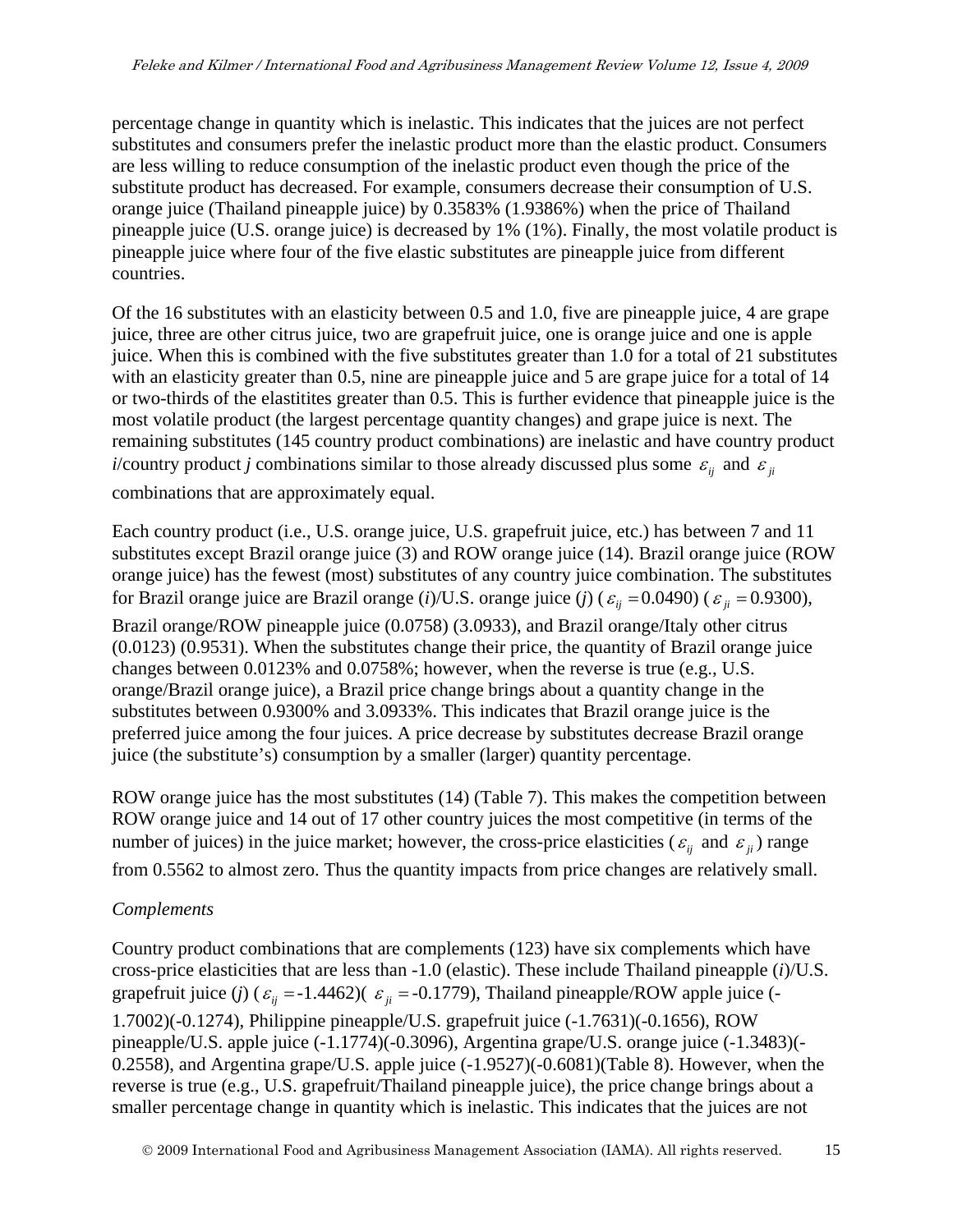perfect complements and consumers prefer the inelastic product more than the elastic product (i.e., U.S. grapefruit juice quantity changes by a smaller percentage (0.1770) than Thailand pineapple juice quantity which changes by a larger percentage (1.4462)). Consumers want more stability in U. S. grapefruit consumption than Thailand pineapple juice consumption. Finally, the most volatile product is pineapple juice where four of the six elastic complements are pineapple juice. Grape juice is the remaining two elastic complements.

Of the 11 complements with an elasticity between -0.5 and -1.0, orange juice, grapefruit juice, apple juice, pineapple juice, and grape juice have two complements each and other citrus juice has one. When this is combined with the six elastic complements for a total of 17 complements with an elasticity less than  $-0.5$ , six are pineapple juice and four are grape juice for a total of 10 or 58.8% of the elasticites less than -0.5. This is further evidence that pineapple juice is the most volatile product (the largest percentage quantity changes) and grape juice is next. The remaining complements (106 country product combinations) are inelastic and have country product *i*/country product *j* combinations similar to those already discussed plus some  $\varepsilon_{ij}$  and  $\varepsilon_{ij}$ 

combinations that are approximately equal.

Each country product (i.e., U.S. orange juice, U.S. grapefruit juice, etc.) has between 4 and 8 complements except ROW orange juice (3) and Brazil orange juice (14). This is the opposite of what was found in juice substitutes as Brazil orange juice (ROW orange juice) had the fewest (most) substitutes of any country juice combination. The complements for ROW orange juice are ROW orange (*i*)/Brazil orange juice (*j*) ( $\varepsilon$ <sub>*ij*</sub> = -0.8570) ( $\varepsilon$ <sub>*ji*</sub> = -0.2522), ROW orange/Thailand pineapple juice (-0.0222) (-0.0976), and ROW orange/Philippine pineapple juice (-0.0698) (- 0.3453). When the complements change their price, the quantity of ROW orange juice changes between 0.0222% and 0.8570%; however, when the reverse is true (e.g., U.S. orange/Brazil orange juice), a ROW price change brings about a quantity change in the complements between 0.0976% and 0.3453%. This indicates that ROW orange juice is the preferred to Philippine pineapple juice, not preferred to Brazil orange juice, and about equal with Thailand pine apple juice.

Brazil orange juice has the most complements (14) (Table 8). This makes the relationship between Brazil orange juice and 14 out of 17 other country juices a complementary relationship in the juice market. When the Brazil orange price is changed and the 14 juice prices remain constant, nine of the complements remain complements, one complement becomes an independent, and four complements become substitutes. This indicates that when the 14 juices individually change their price, consumers increase or decrease their consumption of Brazil orange juice along with the increase or decrease in the quantity of the other 14 juices. When the price of Brazil orange juice is changed however, consumers treat nine of the complements as complements, one complement becomes an independent, and four complements become substitutes. Consumers view Brazil orange juice in different ways when the price of Brazil orange juice is changed. Brazil orange juice is a preferred juice product in Japan.

## **Conclusions and Implications**

The purpose of this study was to assess the competitiveness of the world's largest exporters of fruit juice into Japan through the analysis of market structure. The analysis of market structure in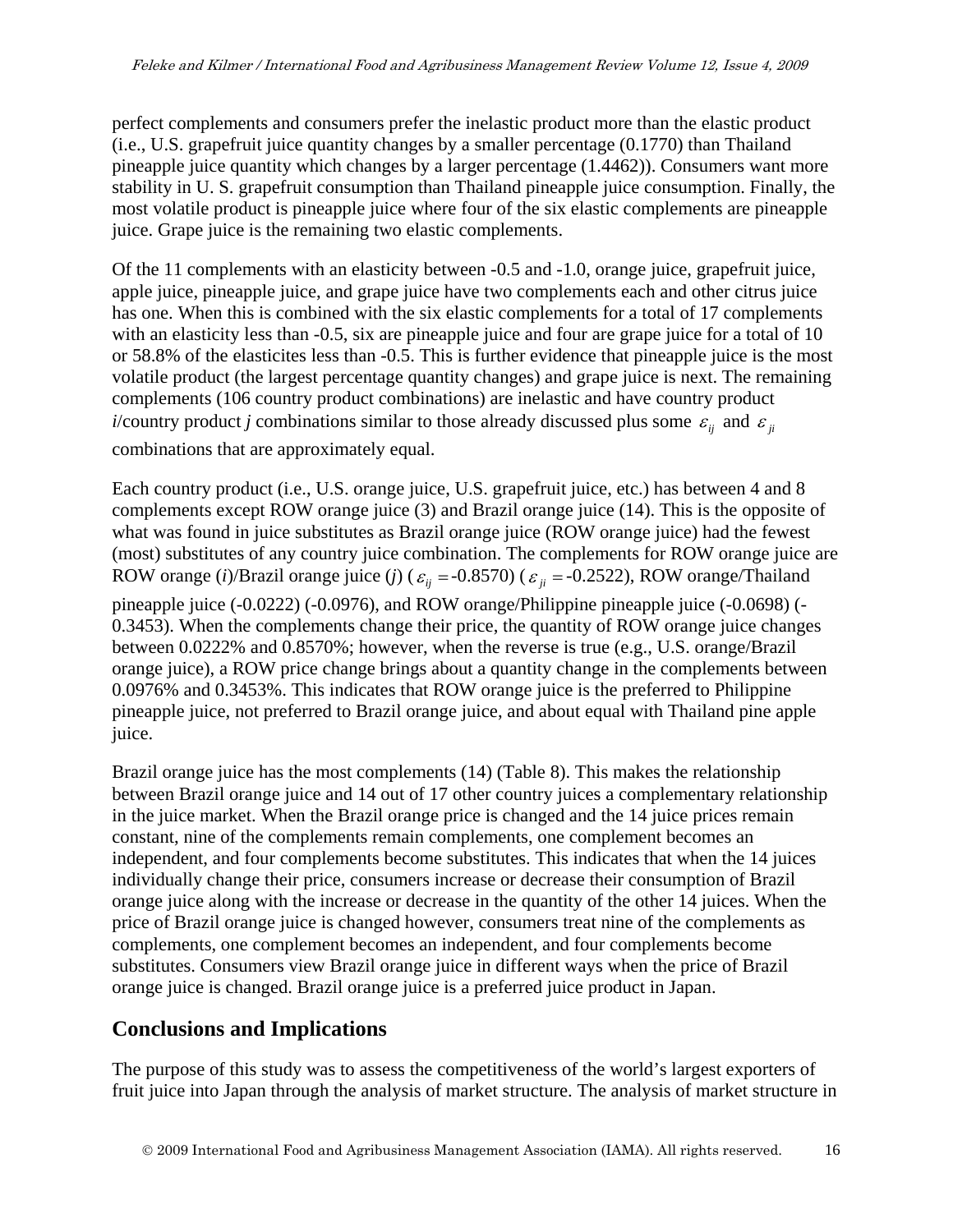marketing is concerned with identifying closely competing brands of the same product. To this end, we tested two plausible scenarios of market structures (i.e. non-uniformly competitive and uniformly competitive) within the context of consumer demand theory and selected the nonuniformly competitive market structure as the underlying Japanese fruit juice market structure. The identification of fruit juice market structure is useful for assessing strategic opportunities, developing marketing programs, and assessing market share to evaluate performance (Vilcassim, 1989). Further, the appropriateness of marketing strategy depends on the relationship between products within the same product group and across different product groups.

Results of the study have important implications to countries exporting fruit juices to Japan for making marketing strategies such as price reduction, product differentiation as well as an export supply plan in light of the expansion and contraction of the Japanese market for imported fruit juices because of the change in income and declining population. Given that the effectiveness of a supply plan in raising market share through export expansion depends on the estimates of expenditure and price elasticities, the country which benefits the most from the growth of income in Japan is Brazil. Brazilian orange juice has the highest expenditure elasticity and expenditure share in Japan's market. An increase in Japan's expenditure on imported fruit juices results in a far greater increase in actual imports of Brazilian orange juice than any other country.

Consequently, Brazilian expenditure share will increase upon the expansion of the Japanese market of imported fruit juices over time. However, under conditions in which expenditure growth slows, Brazil will be worse off because a decrease in expenditure on imported fruit juices results in a far greater decrease in actual imports and its market share will decrease upon the contraction of the market of imported fruit juices over time. Hence, Brazil needs to have an export strategy which takes account of the performance of Japan's economy.

In addition to expenditures, the growth of population is another major factor anticipated to affect the demand for imported fruit juices in Japan. The Japanese population growth peaked in 2005 and turned negative in 2006. The growth of fruit juice demand in Japan is expected to decrease over the period 2006 through 2020 for 11 of the 18 fruit juice/country combinations because of negative population growth rate.

Given that the demand for the U.S. orange juice, ROW orange juice, Philippines pineapple juice and Italy other citrus juice is price elastic, price discounting can be an effective tool for the U.S., ROW, Philippines, and Italy fruit juice industry in expanding their exports to Japan. Since the demand for other country juice combinations are price inelastic, export supply expansion through price-oriented marketing strategies, trade negotiations or other marketing activities that involve reduction of prices will negatively impact the other exporting countries. These other countries should reduce their cost of production, processing, and marketing so that they can stay more competitive in Japan's import market.

The degree of competition depends on the magnitude of cross price elasticities. Given that the cross price elasticities of most of the juices imported into Japan are below one, an exporter can't take market share from another exporter quickly through price reductions. A notable exception is the U.S/Brazilian orange juice. A decrease in the price of Brazilian orange juice has a significant negative impact on the demand for U.S. orange juice but not vice versa. However,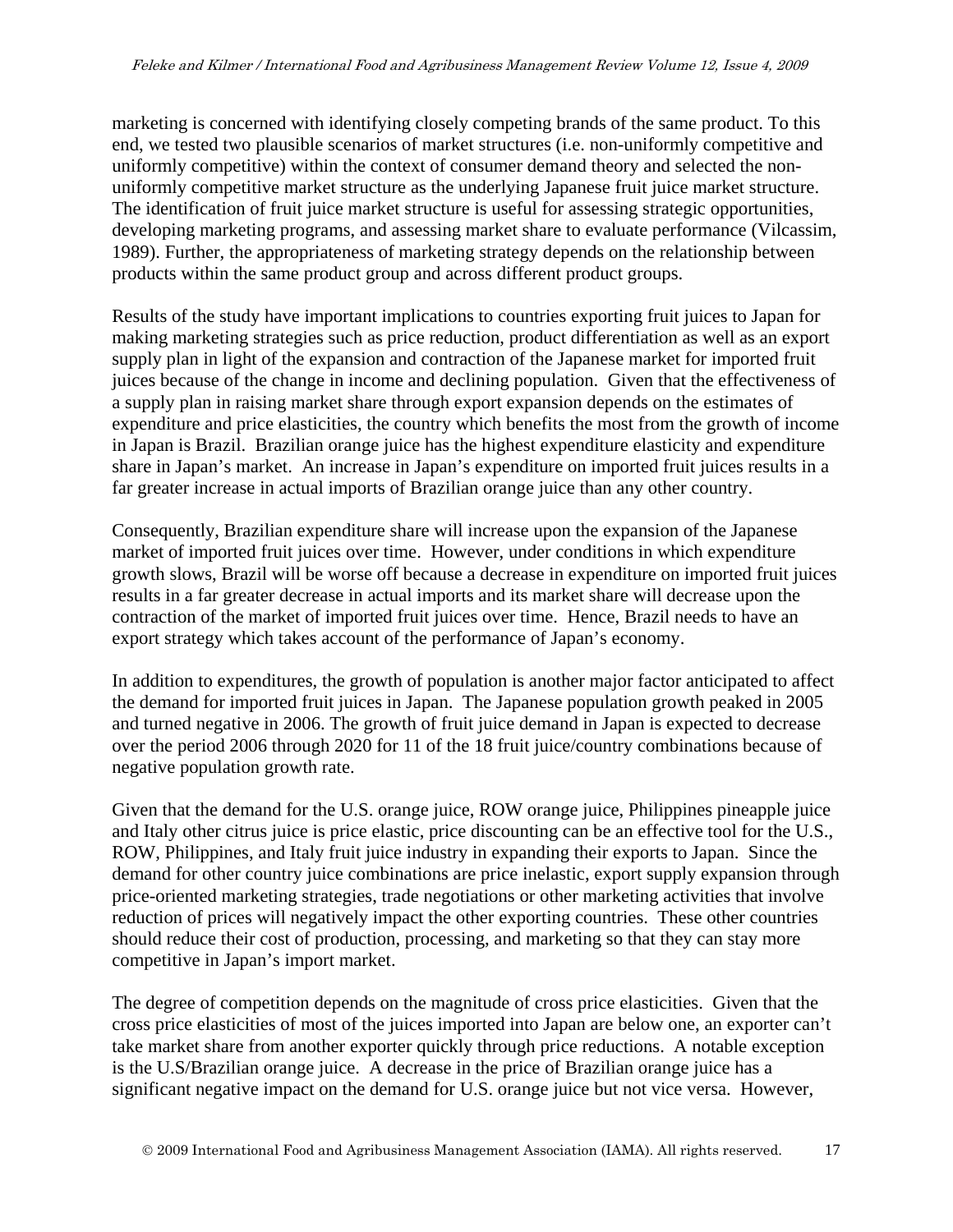since the demand for Brazilian orange juice is price inelastic, Brazil does not have a reason to decrease price under the current market structure. Therefore, the U.S. citrus industry should pay close attention to the development of the Brazilian citrus industry. Assume, for example, that Brazil becomes more competitive through non-price competition such as product promotion. Unless there is a similar response by the U.S. citrus industry, there may be adverse effects on the demand for U.S. orange juice. Generally, because of the low cross price elasticities of fruit juices in Japan, product promotion and further product differentiation is a more plausible option for most countries to stay competitive in Japan's fruit juice market.

Fruit juice managers can use the information in this article to assess strategic opportunities in the fruit juice industry such as identifying which fruit juice/country combinations their company is competitive with and which countries they complement and are not competitive with. These results will help managers decide whether a price competitive strategy or a non-price competitive strategy is the most appropriate fruit juice marketing program. Furthermore, the results will help managers identify who their competitors are in a market in order to assess the market share of each fruit juice competitor in order to evaluate performance.

## **References**

- Allenby, G. 1989. A Unified Approach to Identifying, Estimating and Testing Demand Structures with Aggregate Scanner Data. *Marketing Science* 8: 265-80.
- Alston, J.M., C.A Carter, R. Green, and D. Pick. 1990. Whither Armington Trade Models. *American Journal of Agricultural Economics* 72: 455–67.
- Barten, A. 1993. Consumer Allocation Models: Choice of Functional Form. *Empirical Economics* 18(1):129–58.
- Brown, M. 1993. Demand Systems for Competing Commodities: An Application of the Uniform Substitute Hypothesis. *Review of Agricultural Economics* 15(3): 577-89.
- Davis, G. and N. Kruse. 1993. Consistent Estimation of Armington Demand Models. *American Journal of Agricultural Economics* 75(3): 719–23.

Eales, J., C. Durham, and C. Wessels 1997. Generalized Models of Japanese Demand for Fish.. *American Journal of Agricultural Economics* 79:1153–63.

Food and Agriculture Organization. Agricultural data. [http://faostat.fao.org/faostat/collections?version=ext&hasbulk=0&subset=agriculture.](http://faostat.fao.org/faostat/collections?version=ext&hasbulk=0&subset=agriculture) (accessed March 20, 2005).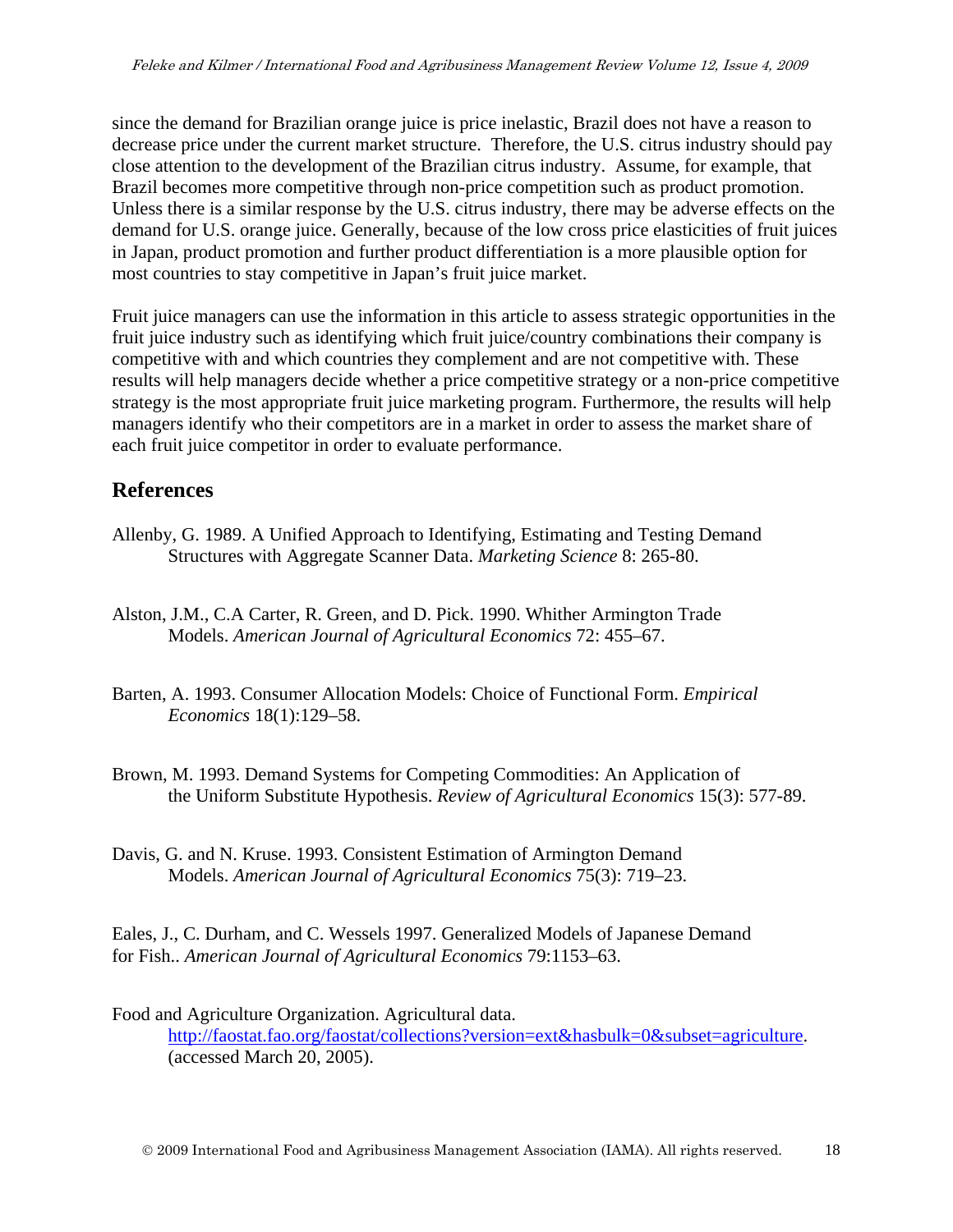- Fabiosa, J., and J. Ukhova. 2000. New Aggregate and Source-Specific Pork Import Demand Elasticity for Japan: Implications to U.S.Exports. WP 253. Center for Agricultural and Rural Development, Iowa State University, Ames, Iowa 50011-1070.
- Frisch. 1959. A Complete Scheme for Computing all Direct and Cross Demand Elasticities in a Model with Many Sectors. *Econometrica* 27:177-96.
- Huang, S. 2004. Global Trade Patterns in Fruits and Vegetables. Agriculture and Trade Report No. WRS-04-06. http://www.errs/usda-gov/publications/wrs0406/wrs040dfm.pdf (accessed April 11, 2006).
- Japan External Trade Organization. Market Information for Fruit Drinks. http://www.jetro.go.jp/en/market/reports/jmr/024.pdf. (accessed March 3, 2006).
- Lee, J., J.L. Seale, Jr., and P.A. Jierwiriyapant. 1990. Do Trade Agreements Help U.S. Exports? A Study of the Japanese Citrus Industry. *Agribusiness: An International Journal* 6: 505– 14.
- Lee, J., M. Brown, and J. Seale. 1992. Demand Relationships Among Fresh Fruits and Juices In Canada. *Review of Agricultural Economics* 14(2):255-62.
- Lee, J., M. Brown, and J. Seale. 1994. Model Choice in Consumer Demand Analysis: Taiwan 1970–89. *American Journal of Agricultural Economics* 76:504–12.
- Schmitz, T. and J. Seale. 2002. Import Demand for Disaggregated Fresh Fruits in Japan. *Journal of Agricultural and Applied Economics* 34(3):585-02.
- Seale, J. 1996. Import Demand for Products Differentiated by Place of Production. Intentional Working Paper Series IW96-13, University of Florida, Gainesville, FL 32611.
- Seale, J. 2003. Uniform Substitute When Group Preferences are Block-wise Dependent. *Journal of Agricultural and Applied Economics* 35:51-55.
- Seale, J., Lee, J, Schmitz, A. and Schmitz, T. 2005. Import Demand for Fresh Fruit in Japan and Uniform Substitution for Products from Different Sources. International Agricultural Trade and Policy Center Monograph Series, MGTC 05-02, Food and Resource Economics Department, University of Florida, 92 pages.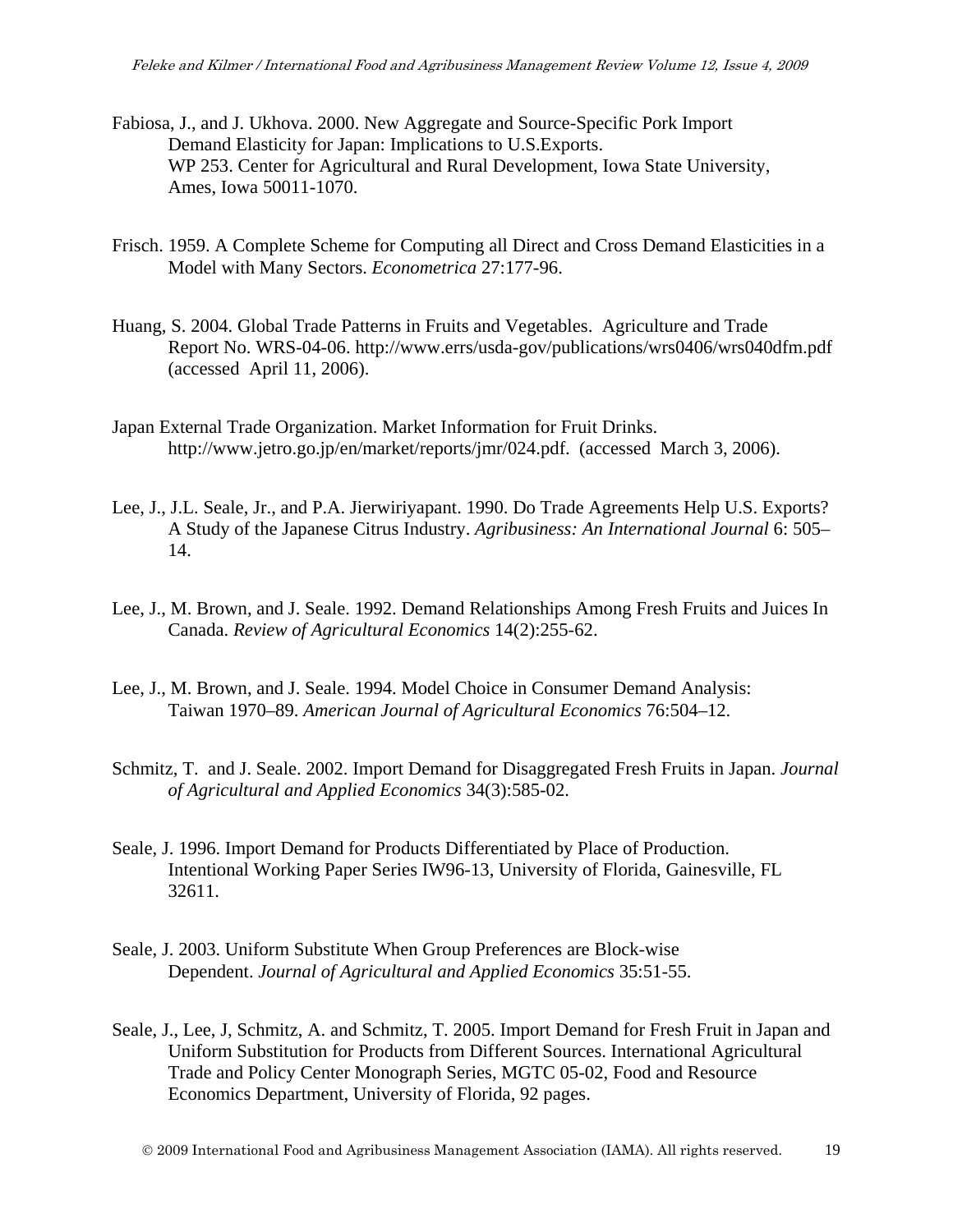- Sparks, Amy. 1992. A system-wide approach to import demand for U.S. fresh oranges. *Agribusiness: An International Journal* 8(3):253-60.
- Spreen,T., R. Barber, M. Brown,, A. Hodges, J. Malugen, D. Mulkey, R. Muraro, R. Norberg, M. Rahmani, F. Roka and R. Rouse. 2006. An Economic Assessment of the Future Prospects for the Florida Citrus Industry. http://www.fred.ifas.ufl.edu/economic\_assess\_flciturus\_indus.pdf (accessed April 14, 2006).
- Statistics Bureau of Japan's Ministry of Internal Affairs and Communications Population Estimates. (http://www.stat.go.jp/english/data/jinsui/2-2.htm (accessed March 12, 2006).
- Theil, H. 1980. *The System-Wide Approach to Microeconomics*. Chicago: University of Chicago Press.
- United Nations Conference on Trade and Development. Citrus fruit. http://r0.unctad.org/infocomm/anglais/orange/market.htm (accessed March 12, 2006).
- Vilcassim, N. 1989. Extending the Rotterdam Model to Test Hierarchical Market Structures. *Marketing Science* 7:181-90.
- Washington, A. and R. Kilmer. 2002. The Production Theory Approach to Import Demand Analysis: A Comparison of the Rotterdam Model and the Differential Production Approach. *Journal of Agricultural and Applied Economics* 34(3): 431-43.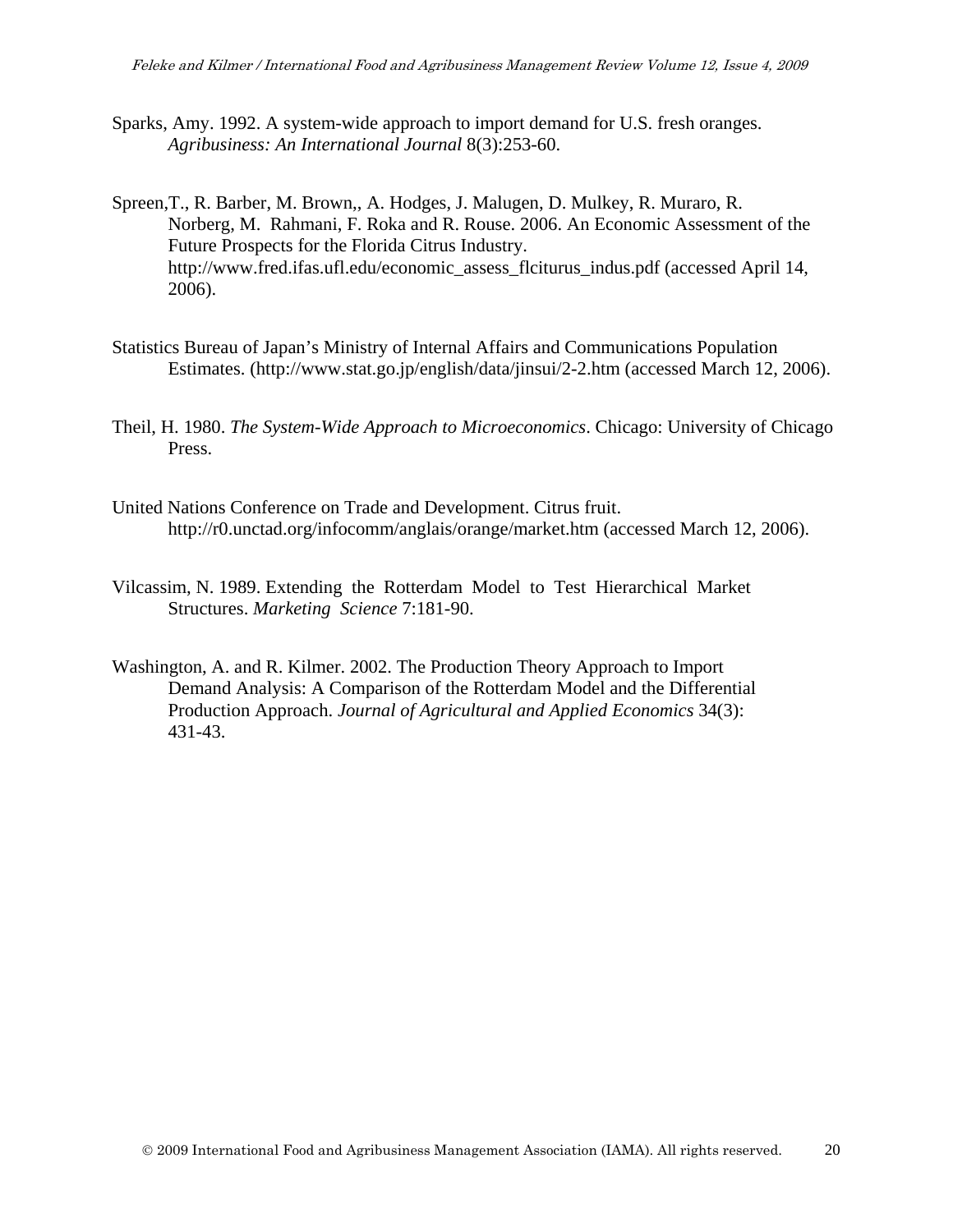## **Appendix 1.**

**Population** 

**Table 5.** Projected growth estimates (%) of the demand for fruit juices in Japan.

|      | 1 оршиноп<br>growth |         |                     |            |      |                  |            |         |       |            |      |                         |         |         |             |            |        |             |            |
|------|---------------------|---------|---------------------|------------|------|------------------|------------|---------|-------|------------|------|-------------------------|---------|---------|-------------|------------|--------|-------------|------------|
| Year | rateª               |         | <b>Orange Juice</b> |            |      | Grapefruit juice |            |         | Apple |            |      | Pineapple juice         |         |         | Grape juice |            |        | Other juice |            |
|      | Percent             | U.S.    | Brazil              | <b>ROW</b> | U.S. | Israel           | <b>ROW</b> | U.S.    | China | <b>ROW</b> |      | Thailand Philippine ROW |         | U.S.    | Argentina   | <b>ROW</b> | Israel | Italy       | <b>ROW</b> |
| 2006 | $-0.01$             | $-0.01$ | 6.20                | $-0.01$    | 1.06 | $-0.01$          | 1.52       | $-0.01$ | 0.85  | 0.37       | 1.03 | $-0.01$                 | $-0.01$ | $-0.01$ | $-0.01$     | 0.51       | 0.98   | $-0.01$     | $-0.01$    |
| 2007 | $-0.05$             | $-0.05$ | 6.15                | $-0.05$    | 1.01 | $-0.05$          | 1.47       | $-0.05$ | 0.80  | 0.32       | 0.98 | $-0.05$                 | $-0.05$ | $-0.05$ | $-0.05$     | 0.46       | 0.93   | $-0.05$     | $-0.05$    |
| 2008 | $-0.10$             | $-0.10$ | 6.10                | $-0.10$    | 0.96 | $-0.10$          | 1.42       | $-0.10$ | 0.75  | 0.27       | 0.93 | $-0.10$                 | $-0.10$ | $-0.10$ | $-0.10$     | 0.41       | 0.88   | $-0.10$     | $-0.10$    |
| 2009 | $-0.14$             | $-0.14$ | 6.06                | $-0.14$    | 0.92 | $-0.14$          | 1.38       | $-0.14$ | 0.71  | 0.23       | 0.89 | $-0.14$                 | $-0.14$ | $-0.14$ | $-0.14$     | 0.37       | 0.84   | $-0.14$     | $-0.14$    |
| 2010 | $-0.17$             | $-0.17$ | 6.03                | $-0.17$    | 0.89 | $-0.17$          | 1.35       | $-0.17$ | 0.68  | 0.20       | 0.86 | $-0.17$                 | $-0.17$ | $-0.17$ | $-0.17$     | 0.34       | 0.81   | $-0.17$     | $-0.17$    |
| 2011 | $-0.21$             | $-0.21$ | 5.99                | $-0.21$    | 0.85 | $-0.21$          | 1.31       | $-0.21$ | 0.64  | 0.16       | 0.82 | $-0.21$                 | $-0.21$ | $-0.21$ | $-0.21$     | 0.30       | 0.77   | $-0.21$     | $-0.21$    |
| 2012 | $-0.24$             | $-0.24$ | 5.96                | $-0.24$    | 0.82 | $-0.24$          | 1.28       | $-0.24$ | 0.61  | 0.13       | 0.79 | $-0.24$                 | $-0.24$ | $-0.24$ | $-0.24$     | 0.27       | 0.74   | $-0.24$     | $-0.24$    |
| 2013 | $-0.28$             | $-0.28$ | 5.92                | $-0.28$    | 0.78 | $-0.28$          | 1.24       | $-0.28$ | 0.57  | 0.09       | 0.75 | $-0.28$                 | $-0.28$ | $-0.28$ | $-0.28$     | 0.23       | 0.70   | $-0.28$     | $-0.28$    |
| 2014 | $-0.31$             | $-0.31$ | 5.89                | $-0.31$    | 0.75 | $-0.31$          | 1.21       | $-0.31$ | 0.54  | 0.06       | 0.72 | $-0.31$                 | $-0.31$ | $-0.31$ | $-0.31$     | 0.20       | 0.67   | $-0.31$     | $-0.31$    |
| 2015 | $-0.34$             | $-0.31$ | 5.89                | $-0.31$    | 0.75 | $-0.31$          | 1.21       | $-0.31$ | 0.54  | 0.06       | 0.72 | $-0.31$                 | $-0.31$ | $-0.31$ | $-0.31$     | 0.20       | 0.67   | $-0.31$     | $-0.31$    |
| 2016 | $-0.37$             | $-0.34$ | 5.86                | $-0.34$    | 0.72 | $-0.34$          | 1.18       | $-0.34$ | 0.51  | 0.03       | 0.69 | $-0.34$                 | $-0.34$ | $-0.34$ | $-0.34$     | 0.17       | 0.64   | $-0.34$     | $-0.34$    |
| 2017 | $-0.40$             | $-0.40$ | 5.80                | $-0.40$    | 0.66 | $-0.40$          | 1.12       | $-0.40$ | 0.45  | $-0.03$    | 0.63 | $-0.40$                 | $-0.40$ | $-0.40$ | $-0.40$     | 0.11       | 0.58   | $-0.40$     | $-0.40$    |
| 2018 | $-0.43$             | $-0.43$ | 5.77                | $-0.43$    | 0.63 | $-0.43$          | 1.09       | $-0.43$ | 0.42  | $-0.06$    | 0.60 | $-0.43$                 | $-0.43$ | $-0.43$ | $-0.43$     | 0.08       | 0.55   | $-0.43$     | $-0.43$    |
| 2019 | $-0.46$             | $-0.46$ | 5.74                | $-0.46$    | 0.60 | $-0.46$          | 1.06       | $-0.46$ | 0.39  | $-0.09$    | 0.57 | $-0.46$                 | $-0.46$ | $-0.46$ | $-0.46$     | 0.05       | 0.52   | $-0.46$     | $-0.46$    |
| 2020 | $-0.49$             | $-0.49$ | 5.71                | $-0.49$    | 0.57 | $-0.49$          | 1.03       | $-0.49$ | 0.36  | $-0.12$    | 0.54 | $-0.49$                 | $-0.49$ | $-0.49$ | $-0.49$     | 0.02       | 0.49   | $-0.49$     | $-0.49$    |

<sup>a</sup> Source: National Institute of Population and Social Security Research, Japan Ministry of Health, Labour and Welfare, *Population Projections for Japan: 2006-2055*, January 2006 (http://www.ipss.go.jp/index-e.html). Note: The growth of demand for fruit juices for each country was calculated using the following formula: Growth of demand (%) = % growth rate of population from Table 5 + (per capita income growth rate of 2% times the expenditure elasticity from Table 4 (if significant from zero)).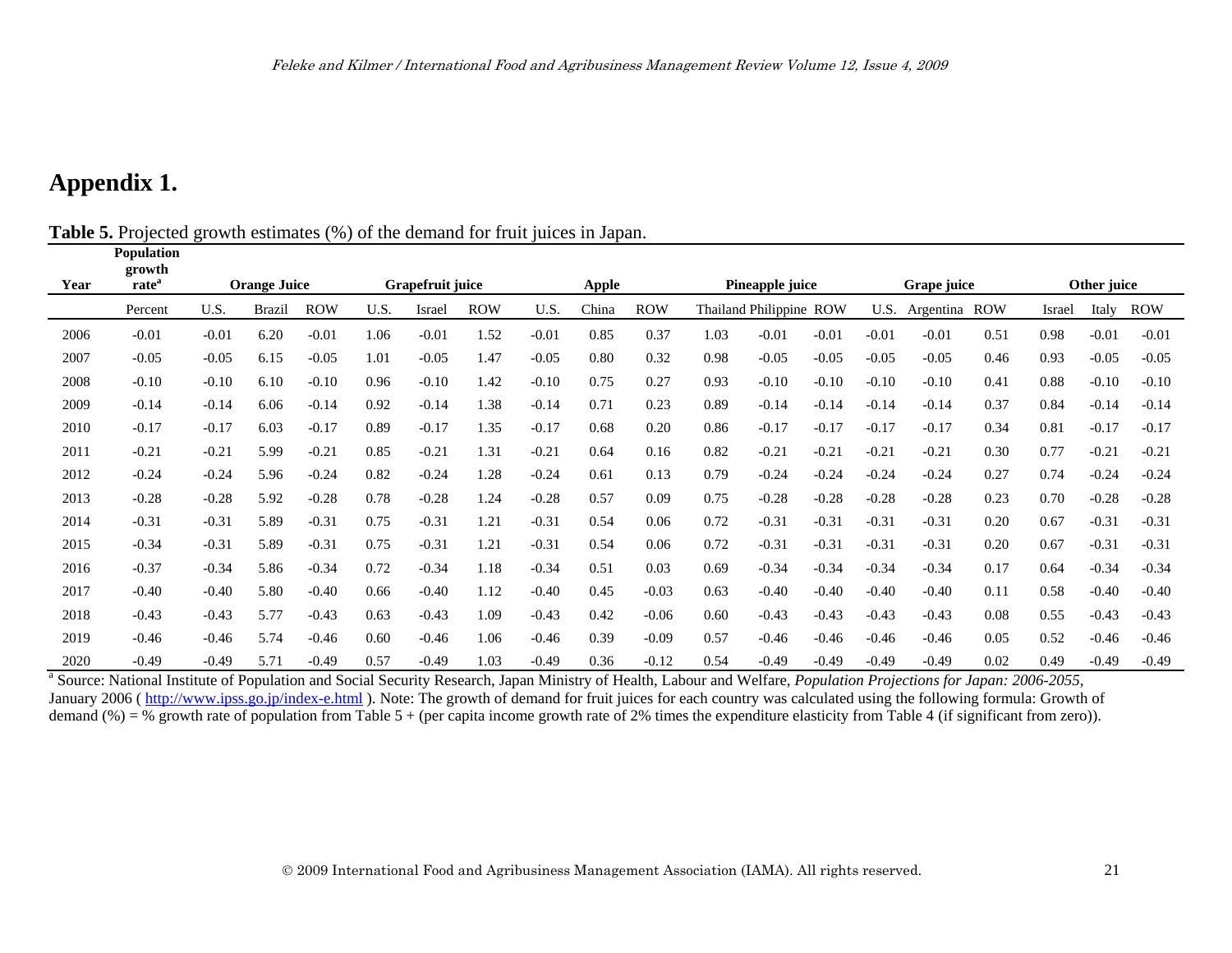# **Appendix 2.**

| $\cdots$<br>Price chaptier             | $\frac{1}{2}$<br><b>Uncompensated cross</b> |           | <b>Compensated cross price</b> |           |  |  |
|----------------------------------------|---------------------------------------------|-----------|--------------------------------|-----------|--|--|
| <b>Products</b>                        | price elasticity                            |           | elasticity                     |           |  |  |
|                                        | Estimates                                   | <b>SE</b> | Estimates                      | <b>SE</b> |  |  |
| U.S. orange/Brazil orange              | 0.9300***                                   | 0.0530    | $1.0051**$                     | 0.4144    |  |  |
| U.S. orange/ROW orange                 | $0.1446***$                                 | 0.0082    | 0.1563                         | 0.1481    |  |  |
| U.S. orange/Israel grapefruit          | $0.2205***$                                 | 0.0071    | 0.2305                         | 0.1557    |  |  |
| U.S. orange/ROW grapefruit             | $0.0287***$                                 | 0.0035    | 0.0336                         | 0.0924    |  |  |
| U.S. orange/ROW apple                  | $0.4228***$                                 | 0.0291    | 0.4641                         | 0.2912    |  |  |
| U.S. orange/Thailand pineapple         | 0.3583***                                   | 0.0022    | $0.3614***$                    | 0.0965    |  |  |
| U.S. orange/Philippine pineapple       | 0.3484 ***                                  | 0.0016    | 0.3508***                      | 0.0854    |  |  |
| U.S. orange/ROW pineapple              | $0.0066***$                                 | 0.0018    | 0.0093                         | 0.0990    |  |  |
| U.S. orange/U.S. grape                 | $0.1366***$                                 | 0.0121    | 0.1539                         | 0.2254    |  |  |
| Brazil orange/U.S. orange              | $0.0490***$                                 | 0.0099    | $0.2318**$                     | 0.0955    |  |  |
| Brazil orange/ROW pineapple            | $0.0758***$                                 | 0.0015    | $0.1040***$                    | 0.0358    |  |  |
| Brazil orange/Italy other citrus       | $0.0123***$                                 | 0.0032    | $0.0712**$                     | 0.0328    |  |  |
| ROW orange/U.S. orange                 | $0.2253***$                                 | 0.0111    | 0.2317                         | 0.2195    |  |  |
| ROW orange/U.S. grapefruit             | 0.0884 ***                                  | 0.0166    | 0.0981                         | 0.1604    |  |  |
| ROW orange/Israel grapefruit           | $0.1449***$                                 | 0.0065    | 0.1487                         | 0.1334    |  |  |
| ROW orange/ROW grapefruit              | $0.2474***$                                 | 0.0032    | $0.2492***$                    | 0.0810    |  |  |
| ROW orange/U.S. apple                  | $0.2130***$                                 | 0.0068    | 0.2170                         | 0.2173    |  |  |
| ROW orange/China apple                 | $0.1789***$                                 | 0.0167    | 0.1886                         | 0.1662    |  |  |
| ROW orange/ROW apple                   | 0.4866***                                   | 0.0266    | $0.5021**$                     | 0.2358    |  |  |
| ROW orange/ROW pineapple               | $0.0131***$                                 | 0.0017    | 0.0141                         | 0.0807    |  |  |
| ROW orange/U.S. grape                  | $0.3164***$                                 | 0.0111    | $0.3228*$                      | 0.1758    |  |  |
| ROW orange/Argentina grape             | 0.0199***                                   | 0.0021    | 0.0211                         | 0.0755    |  |  |
| ROW orange/ROW grape                   | $0.1885***$                                 | 0.0143    | 0.1968                         | 0.1629    |  |  |
| ROW orange/Israel other citrus         | $0.1268***$                                 | 0.0038    | $0.1290*$                      | 0.0660    |  |  |
| ROW orange/Italy other citrus          | $0.1863***$                                 | 0.0036    | $0.1884**$                     | 0.0877    |  |  |
| ROW orange/ROW other citrus            | $0.1734***$                                 | 0.0054    | $0.1766**$                     | 0.0862    |  |  |
| U.S. grapefruit/ROW orange             | $0.0232***$                                 | 0.0054    | 0.0443                         | 0.0724    |  |  |
| U.S. grapefruit/Israel grapefruit      | $0.0201***$                                 | 0.0046    | 0.0384                         | 0.0838    |  |  |
| U.S. grapefruit/ROW grapefruit         | $0.1550***$                                 | 0.0023    | $0.1640***$                    | 0.0512    |  |  |
| U.S. grapefruit/U.S. apple             | $0.2674***$                                 | 0.0048    | $0.2865**$                     | 0.1304    |  |  |
| U.S. grapefruit/China apple            | $0.0623***$                                 | 0.0119    | 0.1090                         | 0.1035    |  |  |
| U.S. grapefruit/Argentina grape        | $0.1006***$                                 | 0.0015    | $0.1065**$                     | 0.0434    |  |  |
| U.S. grapefruit/ROW grape              | 0.2389***                                   | 0.0102    | 0.2789***                      | 0.0950    |  |  |
| U.S. grapefruit/Israel other citrus    | $0.0124***$                                 | 0.0027    | 0.0232                         | 0.0366    |  |  |
| Israel grapefruit/U.S. orange          | 0.3923***                                   | 0.0177    | 0.3957                         | 0.2672    |  |  |
| Israel grapefruit/ROW orange           | $0.1698***$                                 | 0.0119    | 0.1721                         | 0.1545    |  |  |
| Israel grapefruit/U.S. grapefruit      | $0.0933***$                                 | 0.0264    | 0.0984                         | 0.2150    |  |  |
| Israel grapefruit/China apple          | 0.4823***                                   | 0.0265    | $0.4874**$                     | 0.2245    |  |  |
| Israel grapefruit/ROW apple            | $0.1660***$                                 | 0.0422    | 0.1742                         | 0.2867    |  |  |
| Israel grapefruit/Philippine pineapple | $0.0103***$                                 | 0.0024    | 0.0108                         | 0.0750    |  |  |
| Israel grapefruit/ROW pineapple        | 0.0894 ***                                  | 0.0027    | 0.0900                         | 0.1053    |  |  |
| Israel grapefruit/Argentina grape      | $0.2059***$                                 | 0.0033    | $0.2065**$                     | 0.0870    |  |  |
| Israel grapefruit/ROW grape            | $0.1359***$                                 | 0.0227    | 0.1403                         | 0.1953    |  |  |
| Israel grapefruit/Italy other citrus   | $0.0870***$                                 | 0.0057    | 0.0881                         | 0.0995    |  |  |

**Table 7.** Cross-price elasticity estimates of substitutes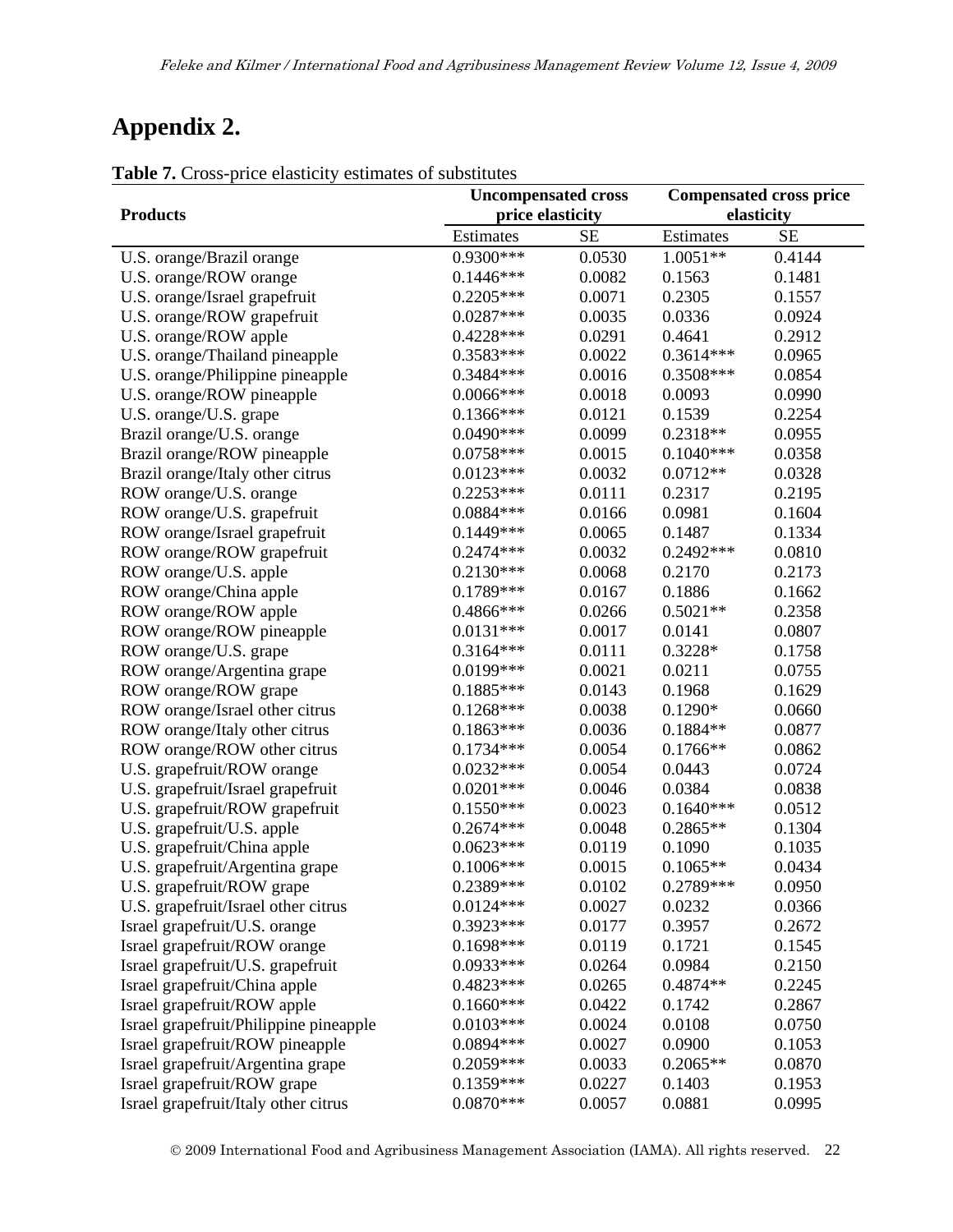|                                        | <b>Uncompensated cross price</b> |           | <b>Compensated cross price</b> |           |  |
|----------------------------------------|----------------------------------|-----------|--------------------------------|-----------|--|
| <b>Products</b>                        | elasticity                       |           | elasticity                     |           |  |
|                                        | Estimates                        | <b>SE</b> | Estimates                      | <b>SE</b> |  |
| ROW grapefruit/U.S. orange             | $0.0726***$                      | 0.0228    | 0.1174                         | 0.3225    |  |
| ROW grapefruit/ROW orange              | $0.5562***$                      | 0.0154    | 0.5864 ***                     | 0.1906    |  |
| ROW grapefruit/U.S. grapefruit         | 0.7875***                        | 0.0341    | 0.8544 ***                     | 0.2669    |  |
| ROW grapefruit/ROW apple               | 0.4108***                        | 0.0545    | 0.5175                         | 0.3597    |  |
| ROW grapefruit/Thailand pineapple      | $0.0210***$                      | 0.0042    | 0.0292                         | 0.0983    |  |
| ROW grapefruit/Philippine pineapple    | $0.0375***$                      | 0.0031    | 0.0437                         | 0.0911    |  |
| ROW grapefruit/ROW pineapple           | $0.0287***$                      | 0.0035    | 0.0356                         | 0.1302    |  |
| ROW grapefruit/ROW grape               | $0.1915***$                      | 0.0293    | 0.2489                         | 0.2333    |  |
| U.S. apple/Brazil orange               | $0.3350***$                      | 0.1049    | 0.4918                         | 0.7350    |  |
| U.S. apple/ROW orange                  | $0.2158***$                      | 0.0163    | 0.2401                         | 0.2405    |  |
| U.S. apple/U.S. grapefruit             | $0.6481***$                      | 0.0361    | $0.7021**$                     | 0.3197    |  |
| U.S. apple/Thailand pineapple          | $0.0493***$                      | 0.0044    | 0.0559                         | 0.1315    |  |
| U.S. apple/Philippine pineapple        | $0.1294***$                      | 0.0033    | 0.1344                         | 0.1197    |  |
| U.S. apple/U.S. grape                  | $0.4240***$                      | 0.0240    | 0.4600                         | 0.3464    |  |
| U.S. apple/ROW grape                   | $0.1562***$                      | 0.0310    | 0.2025                         | 0.3089    |  |
| U.S. apple/Italy other citrus          | 0.2802 ***                       | 0.0077    | 0.2919*                        | 0.1631    |  |
| U.S. apple/ROW other citrus            | $0.3513***$                      | 0.0118    | $0.3690**$                     | 0.1705    |  |
| China apple/ROW orange                 | $0.0681***$                      | 0.0057    | 0.0851                         | 0.0750    |  |
| China apple/U.S. grapefruit            | $0.0714***$                      | 0.0126    | 0.1089                         | 0.1034    |  |
| China apple/Israel grapefruit          | $0.1753***$                      | 0.0049    | $0.1900**$                     | 0.0875    |  |
| China apple/ROW grapefruit             | $0.0143***$                      | 0.0024    | 0.0215                         | 0.0538    |  |
| China apple/Thailand pineapple         | $0.0508***$                      | 0.0015    | 0.0554                         | 0.0410    |  |
| China apple/U.S. grape                 | $0.1816***$                      | 0.0084    | $0.2066*$                      | 0.1068    |  |
| China apple/ROW grape                  | $0.0381***$                      | 0.0108    | 0.0703                         | 0.0966    |  |
| China apple/Israel other citrus        | $0.0177***$                      | 0.0029    | 0.0264                         | 0.0363    |  |
| China apple/ROW other citrus           | $0.0292***$                      | 0.0041    | 0.0416                         | 0.0541    |  |
| ROW apple/U.S. orange                  | 0.1838***                        | 0.0055    | 0.1947                         | 0.1222    |  |
| ROW apple/ROW orange                   | $0.1347***$                      | 0.0037    | $0.1421**$                     | 0.0667    |  |
| ROW apple/U.S. grapefruit              | $0.0270***$                      | 0.0082    | 0.0433                         | 0.0864    |  |
| ROW apple/Israel grapefruit            | $0.0362***$                      | 0.0032    | 0.0426                         | 0.0701    |  |
| ROW apple/ROW grapefruit               | $0.0591***$                      | 0.0015    | 0.0622                         | 0.0432    |  |
| ROW apple/Philippine pineapple         | $0.0196***$                      | 0.0007    | 0.0211                         | 0.0386    |  |
| ROW apple/U.S. grape                   | $0.1024***$                      | 0.0055    | 0.1133                         | 0.1015    |  |
| ROW apple/Argentina grape              | $0.1416***$                      | 0.0010    | $0.1437***$                    | 0.0463    |  |
| ROW apple/ROW grape                    | $0.0575***$                      | 0.0071    | 0.0715                         | 0.0993    |  |
| ROW apple/Italy other citrus           | $0.0450***$                      | 0.0017    | 0.0485                         | 0.0538    |  |
| Thailand pineapple/U.S. orange         | 1.9386***                        | 0.0187    | 1.9689***                      | 0.5256    |  |
| Thailand pineapple/ROW grapefruit      | 0.0369***                        | 0.0053    | 0.0456                         | 0.1535    |  |
| Thailand pineapple/U.S. apple          | $0.1672***$                      | 0.0114    | 0.1857                         | 0.4366    |  |
| Thailand pineapple/China apple         | $0.4061***$                      | 0.0279    | 0.4513                         | 0.3346    |  |
| Thailand pineapple/Argentina apple     | 0.3359***                        | 0.0035    | 0.3416                         | 0.2387    |  |
| Thailand pineapple/ROW grape           | 1.5037***                        | 0.0239    | 1.5425***                      | 0.4701    |  |
| Thailand pineapple/Israel other citrus | $0.5214***$                      | 0.0064    | $0.5319**$                     | 0.2298    |  |
| Thailand pineapple/Italy other citrus  | $0.2082***$                      | 0.0060    | 0.2180                         | 0.2752    |  |
| Thailand pineapple/ROW other citrus    | $0.0917***$                      | 0.0092    | 0.1065                         | 0.1994    |  |
| Philippine pineapple/U.S. orange       | 2.5281***                        | 0.0226    | 2.5404 ***                     | 0.6187    |  |
| Philippine pineapple/Israel grapefruit | 0.0386***                        | 0.0132    | 0.0457                         | 0.3168    |  |

Table 7. Cross-price elasticity estimates of substitutes*-continued*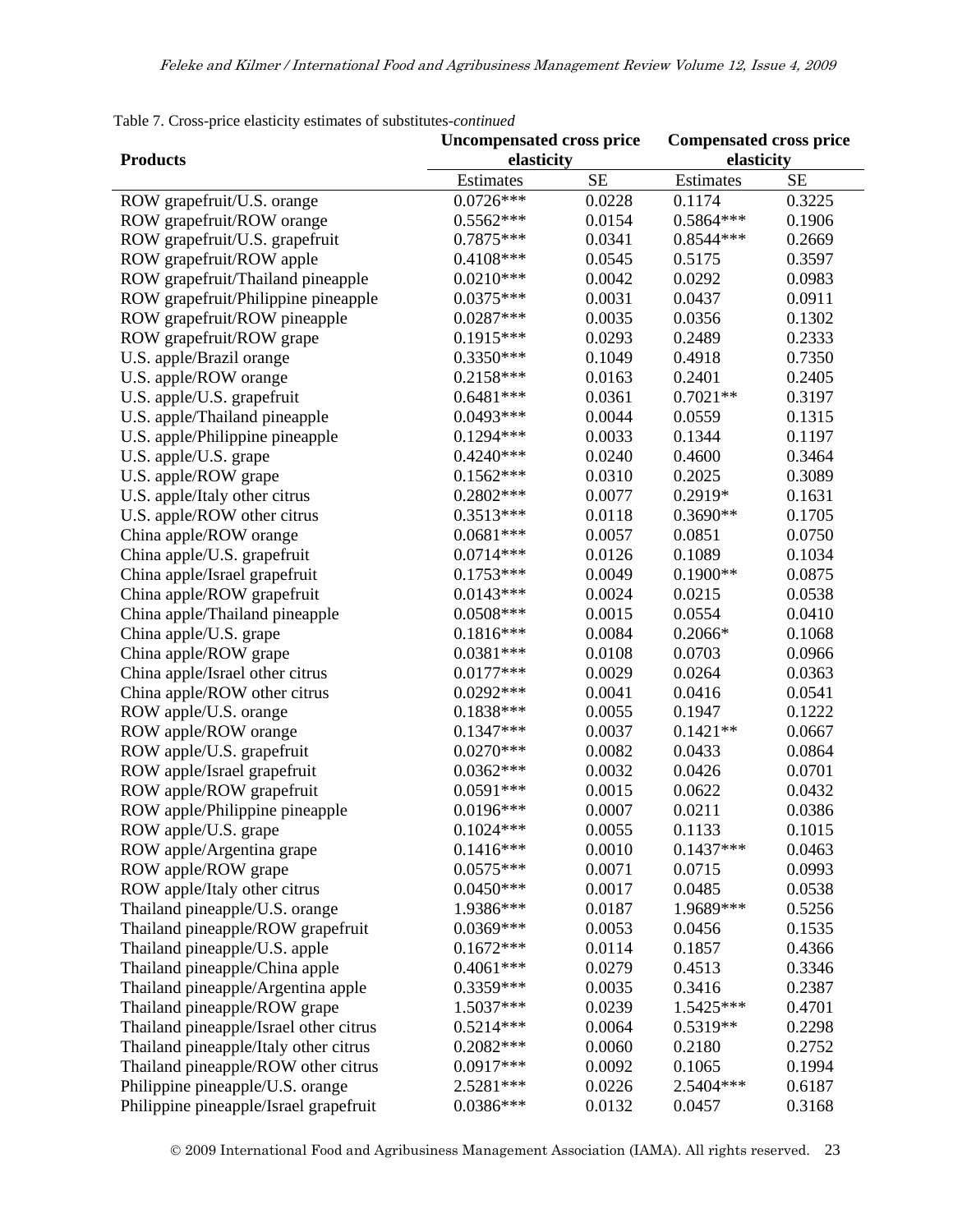|                                          | <b>Uncompensated cross</b> |           | <b>Compensated cross price</b> |           |  |
|------------------------------------------|----------------------------|-----------|--------------------------------|-----------|--|
| <b>Products</b>                          | price elasticity           |           | elasticity                     |           |  |
|                                          | Estimates                  | <b>SE</b> | Estimates                      | <b>SE</b> |  |
| Philippine pineapple/ROW grapefruit      | $0.0873***$                | 0.0065    | 0.0908                         | 0.1893    |  |
| Philippine pineapple/U.S. apple          | 0.5858***                  | 0.0138    | 0.5933                         | 0.5285    |  |
| Philippine pineapple/ROW apple           | $0.3352***$                | 0.0540    | 0.3645                         | 0.6670    |  |
| Philippine pineapple/U.S. grape          | $0.1515***$                | 0.0225    | 0.1637                         | 0.5259    |  |
| Philippine pineapple/Argentina grape     | 0.7488***                  | 0.0042    | $0.7511***$                    | 0.2673    |  |
| Philippine pineapple/ROW grape           | $0.8922***$                | 0.0290    | 0.9080*                        | 0.5334    |  |
| Philippine pineapple/Israel other citrus | $0.1597***$                | 0.0078    | 0.1639                         | 0.2497    |  |
| Philippine pineapple/Italy other citrus  | 0.1959***                  | 0.0073    | 0.1998                         | 0.3102    |  |
| Philippine pineapple/ROW other citrus    | 0.4559***                  | 0.0111    | $0.4620**$                     | 0.2351    |  |
| ROW pineapple/U.S. orange                | 0.0996***                  | 0.0323    | 0.0603                         | 0.6422    |  |
| ROW pineapple/Brazil orange              | 3.0933***                  | 0.1400    | 2.9229***                      | 1.0082    |  |
| ROW pineapple/ROW orange                 | $0.0885***$                | 0.0217    | 0.0620                         | 0.3532    |  |
| ROW pineapple/Israel grapefruit          | 0.3628***                  | 0.0188    | 0.3399                         | 0.3979    |  |
| ROW pineapple/ROW grapefruit             | $0.0775***$                | 0.0092    | 0.0662                         | 0.2421    |  |
| ROW pineapple/Argentina grape            | $0.6693***$                | 0.0060    | $0.6620***$                    | 0.2258    |  |
| ROW pineapple/Israel other citrus        | $0.1860***$                | 0.0111    | 0.1723                         | 0.1889    |  |
| U.S. grape/U.S. orange                   | $0.1546***$                | 0.0101    | 0.1546                         | 0.2265    |  |
| U.S. grape/ROW orange                    | 0.2188***                  | 0.0068    | 0.2188*                        | 0.1192    |  |
| U.S. grape/U.S. apple                    | 0.2817***                  | 0.0061    | 0.2817                         | 0.2122    |  |
| U.S. grape/China apple                   | $0.3105***$                | 0.0151    | 0.3104*                        | 0.1605    |  |
| U.S. grape/ROW apple                     | $0.2714***$                | 0.0241    | 0.2713                         | 0.2430    |  |
| U.S. grape/Philippine pineapple          | $0.0227***$                | 0.0014    | 0.0227                         | 0.0729    |  |
| U.S. grape/Argentina grape               | $0.0254***$                | 0.0019    | 0.0254                         | 0.0891    |  |
| U.S. grape/ROW grape                     | $0.1891***$                | 0.0129    | 0.1890                         | 0.1877    |  |
| U.S. grape/Israel other citrus           | 0.2093***                  | 0.0035    | $0.2093***$                    | 0.0808    |  |
| U.S. grape/Italy other citrus            | $0.0691***$                | 0.0032    | 0.0691                         | 0.1031    |  |
| U.S. grape/ROW other citrus              | $0.0942***$                | 0.0049    | 0.0942                         | 0.0907    |  |
| Argentina grape/Brazil orange            | 0.4364 ***                 | 0.0828    | 0.4552                         | 0.6331    |  |
| Argentina grape/ROW orange               | $0.0731***$                | 0.0128    | 0.0760                         | 0.2710    |  |
| Argentina grape/U.S. grapefruit          | $0.8403***$                | 0.0285    | $0.8468**$                     | 0.3453    |  |
| Argentina grape/Israel grapefruit        | $0.6378***$                | 0.0111    | $0.6403**$                     | 0.2697    |  |
| Argentina grape/ROW apple                | 1.8113***                  | 0.0455    | 1.8217***                      | 0.5873    |  |
| Argentina grape/Thailand pineapple       | 0.3328***                  | 0.0035    | 0.3336                         | 0.2331    |  |
| Argentina grape/Philippine pineapple     | $0.5512***$                | 0.0026    | $0.5518***$                    | 0.1964    |  |
| Argentina grape/ROW pineapple            | $0.5427***$                | 0.0029    | $0.5434***$                    | 0.1853    |  |
| Argentina grape/U.S. grape               | $0.1303***$                | 0.0190    | 0.1347                         | 0.4721    |  |
| ROW grape/ROW orange                     | 0.0934 ***                 | 0.0046    | 0.1036                         | 0.0858    |  |
| ROW grape/U.S. grapefruit                | $0.3027***$                | 0.0102    | $0.3251***$                    | 0.1107    |  |
| ROW grape/Israel grapefruit              | $0.0550***$                | 0.0039    | 0.0638                         | 0.0888    |  |
| ROW grape/ROW grapefruit                 | $0.0513***$                | 0.0019    | 0.0557                         | 0.0522    |  |
| ROW grape/U.S. apple                     | $0.0871***$                | 0.0041    | 0.0963                         | 0.1469    |  |
| ROW grape/China apple                    | 0.0596***                  | 0.0102    | 0.0821                         | 0.1127    |  |
| ROW grape/ROW apple                      | $0.0971***$                | 0.0163    | 0.1330                         | 0.1848    |  |
| ROW grape/Thailand pineapple             | $0.2182***$                | 0.0012    | $0.2210***$                    | 0.0673    |  |
| ROW grape/Philippine pineapple           | $0.0957***$                | 0.0009    | $0.0978*$                      | 0.0574    |  |
| ROW grape/U.S. grape                     | $0.1318***$                | 0.0068    | 0.1468                         | 0.1458    |  |
| ROW grape/Italy other citrus             | $0.0041***$                | 0.0022    | 0.0089                         | 0.0860    |  |

Table 7. Cross-price elasticity estimates of substitutes*-continued*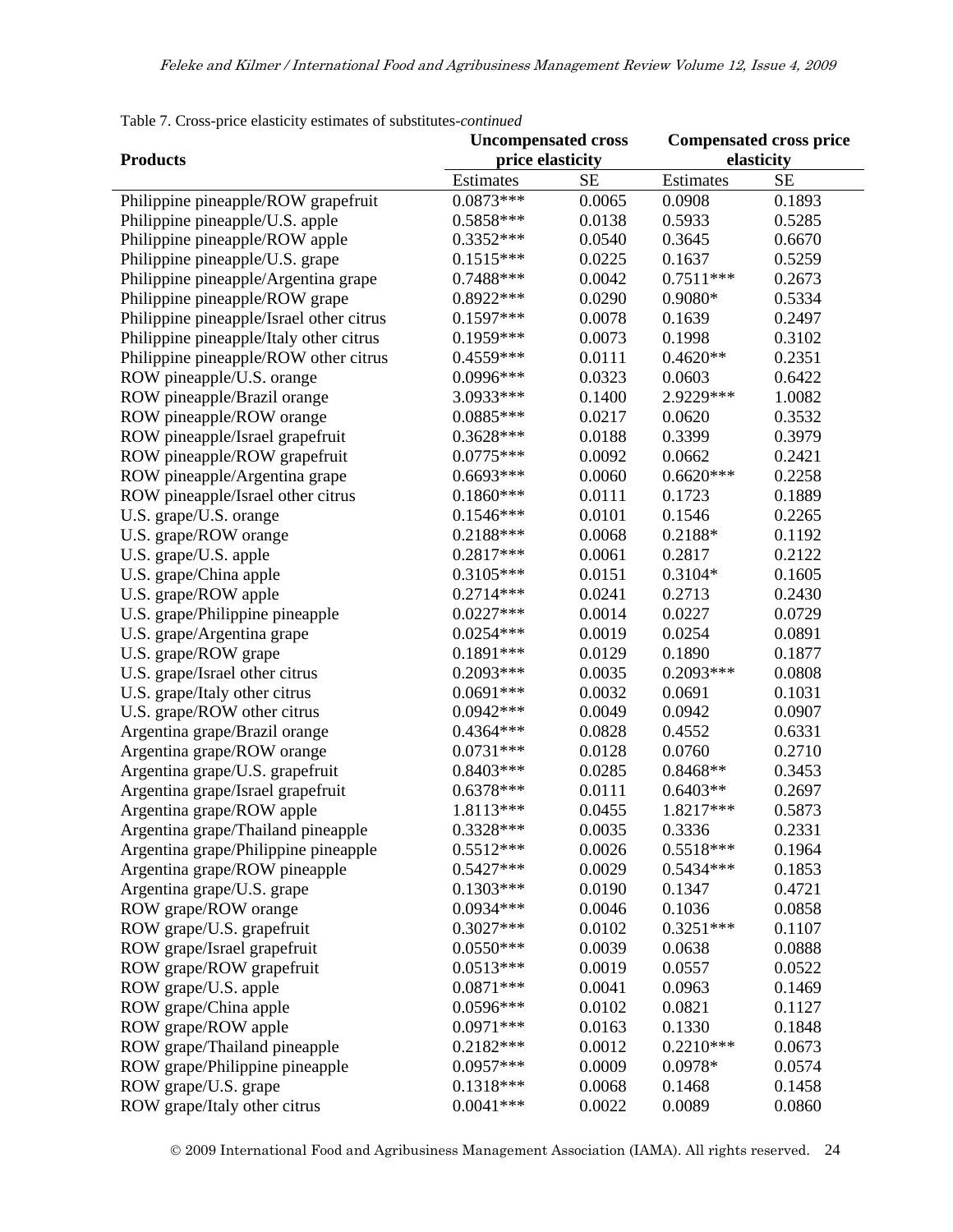| <b>Products</b>                          | <b>Uncompensated cross</b><br>price elasticity |           | <b>Compensated cross price</b><br>elasticity |           |  |
|------------------------------------------|------------------------------------------------|-----------|----------------------------------------------|-----------|--|
|                                          | <b>Estimates</b>                               | <b>SE</b> | Estimates                                    | <b>SE</b> |  |
| Israel other citrus/Brazil orange        | $0.2479***$                                    | 0.0369    | 0.3730                                       | 0.2839    |  |
| Israel other citrus/ROW orange           | $0.2317***$                                    | 0.0057    | $0.2511*$                                    | 0.1286    |  |
| Israel other citrus/U.S. grapefruit      | $0.0572***$                                    | 0.0127    | 0.1003                                       | 0.1577    |  |
| Israel other citrus/China apple          | 0.0709***                                      | 0.0127    | 0.1140                                       | 0.1567    |  |
| Israel other citrus/Thailand pineapple   | $0.2764***$                                    | 0.0015    | $0.2817**$                                   | 0.1217    |  |
| Israel other citrus/Philippine pineapple | $0.0613***$                                    | 0.0011    | 0.0653                                       | 0.0994    |  |
| Israel other citrus/ROW pineapple        | $0.0722***$                                    | 0.0013    | 0.0767                                       | 0.0841    |  |
| Israel other citrus/U.S. grape           | $0.5724***$                                    | 0.0084    | $0.6011***$                                  | 0.2320    |  |
| Israel other citrus/ROW other citrus     | $0.0334***$                                    | 0.0041    | 0.0475                                       | 0.0993    |  |
| Italy other citrus/Brazil orange         | $0.9531***$                                    | 0.0559    | 0.9587**                                     | 0.4422    |  |
| Italy other citrus/ROW orange            | 0.3938***                                      | 0.0087    | $0.3947**$                                   | 0.1837    |  |
| Italy other citrus/Israel grapefruit     | $0.1587***$                                    | 0.0075    | 0.1594                                       | 0.1801    |  |
| Italy other citrus/U.S. apple            | $0.5517***$                                    | 0.0078    | $0.5525*$                                    | 0.3088    |  |
| Italy other citrus/ROW apple             | $0.3561***$                                    | 0.0307    | 0.3591                                       | 0.3983    |  |
| Italy other citrus/Thailand pineapple    | $0.1240***$                                    | 0.0023    | 0.1243                                       | 0.1569    |  |
| Italy other citrus/Philippine pineapple  | $0.0855***$                                    | 0.0017    | 0.0857                                       | 0.1330    |  |
| Italy other citrus/U.S. grape            | $0.2123***$                                    | 0.0128    | 0.2135                                       | 0.3188    |  |
| Italy other citrus/ROW grape             | $0.0339***$                                    | 0.0165    | 0.0356                                       | 0.3423    |  |
| Italy other citrus/ROW other citrus      | $0.0318***$                                    | 0.0063    | 0.0324                                       | 0.1409    |  |
| ROW other citrus/Brazil orange           | $0.2643***$                                    | 0.0472    | 0.3271                                       | 0.3413    |  |
| ROW other citrus/ROW orange              | $0.2326***$                                    | 0.0073    | $0.2423**$                                   | 0.1184    |  |
| ROW other citrus/U.S. apple              | $0.4488***$                                    | 0.0066    | $0.4577**$                                   | 0.2114    |  |
| ROW other citrus/China apple             | $0.1048***$                                    | 0.0162    | 0.1265                                       | 0.1647    |  |
| ROW other citrus/Thailand pineapple      | $0.0371***$                                    | 0.0020    | 0.0398                                       | 0.0744    |  |
| ROW other citrus/Philippine pineapple    | $0.1278***$                                    | 0.0015    | $0.1298**$                                   | 0.0660    |  |
| ROW other citrus/U.S. grape              | $0.1763***$                                    | 0.0108    | 0.1907                                       | 0.1837    |  |
| ROW other citrus/Israel other citrus     | $0.0285***$                                    | 0.0037    | 0.0335                                       | 0.0700    |  |
| ROW other citrus/Italy other citrus      | $0.0165***$                                    | 0.0035    | 0.0212                                       | 0.0923    |  |

Table 7. Cross-price elasticity estimates of substitutes*-continued*

\*\*\* (\*\*) \* significant coefficients only at 1%, 5% and 10%

# **Appendix 3.**

| Table 8. Cross-price elasticity estimates of complements |  |  |  |  |
|----------------------------------------------------------|--|--|--|--|
|----------------------------------------------------------|--|--|--|--|

| <b>Products</b>                 | <b>Uncompensated cross</b> |           | <b>Compensated cross</b> |           |
|---------------------------------|----------------------------|-----------|--------------------------|-----------|
|                                 | price elasticity           |           | price elasticity         |           |
|                                 | Estimate                   | <b>SE</b> | Estimate                 | <b>SE</b> |
| U.S. orange/U.S. apple          | $-0.3456***$               | 0.0074    | $-0.3350$                | 0.2526    |
| U.S. orange/China apple         | $-0.0715***$               | 0.0182    | $-0.0456$                | 0.1980    |
| U.S. orange/Argentina grape     | $-0.2558***$               | 0.0023    | $-0.2526**$              | 0.1024    |
| U.S. orange/ROW grape           | $-0.3345***$               | 0.0156    | $-0.3123$                | 0.2177    |
| U.S. orange/Israel other citrus | $-0.2437***$               | 0.0042    | $-0.2377**$              | 0.0957    |
| U.S. orange/Italy other citrus  | $-0.1099***$               | 0.0039    | $-0.1043$                | 0.1195    |
| Brazil orange/ROW orange        | $-0.2522***$               | 0.0067    | $-0.1289**$              | 0.0531    |
| Brazil orange/U.S. grapefruit   | $-0.2305***$               | 0.0148    | 0.0423                   | 0.0817    |

2009 International Food and Agribusiness Management Association (IAMA). All rights reserved. 25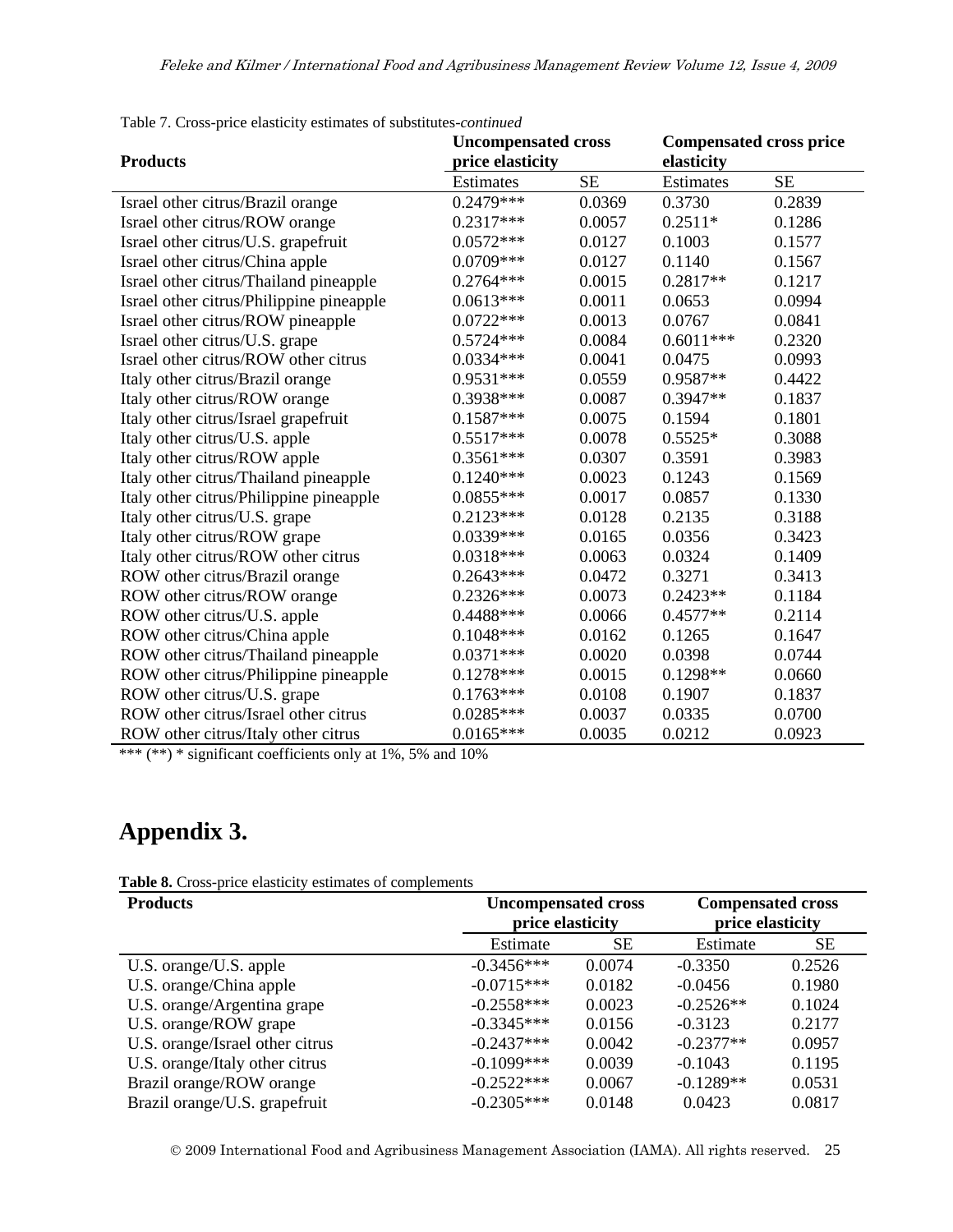| cross price enterity estimates of complements commune | <b>Uncompensated cross</b> |           | <b>Compensated cross</b> |        |
|-------------------------------------------------------|----------------------------|-----------|--------------------------|--------|
| <b>Products</b>                                       | price elasticity           |           | price elasticity         |        |
|                                                       | Estimate                   | <b>SE</b> | Estimate                 | SE     |
| Brazil orange/Israel grapefruit                       | $-0.1849***$               | 0.0058    | $-0.0784$                | 0.0686 |
| Brazil orange/ROW grapefruit                          | $-0.1024***$               | 0.0028    | $-0.0500$                | 0.0438 |
| Brazil orange/U.S. apple                              | $-0.0422***$               | 0.0060    | 0.0691                   | 0.1033 |
| Brazil orange/China apple                             | $-0.3473***$               | 0.0148    | $-0.0741$                | 0.0847 |
| Brazil orange/ROW apple                               | $-0.5820***$               | 0.0237    | $-0.1465$                | 0.0969 |
| Brazil orange/Thailand pineapple                      | $-0.0633***$               | 0.0018    | $-0.0297$                | 0.0265 |
| Brazil orange/Philippine pineapple                    | $-0.0540***$               | 0.0013    | $-0.0288$                | 0.0238 |
| Brazil orange/U.S. grape                              | $-0.2827***$               | 0.0099    | $-0.1009$                | 0.0747 |
| Brazil orange/Argentina grape                         | $-0.0146***$               | 0.0018    | 0.0197                   | 0.0274 |
| Brazil orange/ROW grape                               | $-0.2322***$               | 0.0127    | 0.0019                   | 0.0677 |
| Brazil orange/Israel other citrus                     | $-0.0335***$               | 0.0034    | 0.0298                   | 0.0227 |
| Brazil orange/ROW other citrus                        | $-0.0527***$               | 0.0048    | 0.0370                   | 0.0387 |
| ROW orange/Brazil orange                              | $-0.8570***$               | 0.0484    | $-0.8289**$              | 0.3414 |
| ROW orange/Thailand pineapple                         | $-0.0222***$               | 0.0020    | $-0.0210$                | 0.0703 |
| ROW orange/Philippine pineapple                       | $-0.0698***$               | 0.0015    | $-0.0689$                | 0.0632 |
| U.S. grapefruit/Thailand pineapple                    | $-0.1779***$               | 0.0014    | $-0.1721***$             | 0.0416 |
| U.S. grapefruit/Philippine pineapple                  | $-0.1656***$               | 0.0011    | $-0.1613***$             | 0.0372 |
| U.S. grapefruit/ROW pineapple                         | $-0.0066$ ***              | 0.0012    | $-0.0018$                | 0.0491 |
| U.S. grapefruit/U.S. grape                            | $-0.1730***$               | 0.0079    | $-0.1419$                | 0.1048 |
| U.S. grapefruit/Italy other citrus                    | $-0.0723***$               | 0.0025    | $-0.0622$                | 0.0505 |
| U.S. grapefruit/ROW other citrus                      | $-0.0087**$                | 0.0039    | 0.0065                   | 0.0527 |
| Israel grapefruit/Brazil orange                       | $-0.5981***$               | 0.0769    | $-0.5833$                | 0.5104 |
| Israel grapefruit/ROW grapefruit                      | $-0.0440***$               | 0.0050    | $-0.0431$                | 0.1149 |
| Israel grapefruit/U.S. apple                          | $-0.1360***$               | 0.0108    | $-0.1339$                | 0.2973 |
| Israel grapefruit/Thailand pineapple                  | $-0.0751***$               | 0.0032    | $-0.0745$                | 0.0821 |
| Israel grapefruit/U.S. grape                          | $-0.2423***$               | 0.0176    | $-0.2389$                | 0.2230 |
| Israel grapefruit/Israel other citrus                 | $-0.2392***$               | 0.0061    | $-0.2380***$             | 0.0730 |
| Israel grapefruit/ROW other citrus                    | $-0.1023***$               | 0.0087    | $-0.1006$                | 0.1098 |
| ROW grapefruit/Brazil orange                          | $-0.9501***$               | 0.0992    | $-0.7560$                | 0.6624 |
| ROW grapefruit/Israel grapefruit                      | $-0.1136***$               | 0.0133    | $-0.0875$                | 0.2334 |
| ROW grapefruit/U.S. apple                             | $-0.2623***$               | 0.0139    | $-0.2350$                | 0.3456 |
| ROW grapefruit/U.S. grape                             | $-0.1040***$               | 0.0227    | $-0.0594$                | 0.2629 |
| ROW grapefruit/Argentina grape                        | $-0.1378***$               | 0.0043    | $-0.1294$                | 0.1045 |
| ROW grapefruit/Israel other citrus                    | $-0.0747***$               | 0.0079    | $-0.0592$                | 0.0861 |
| ROW grapefruit/Italy other citrus                     | $-0.3479***$               | 0.0073    | $-0.3335***$             | 0.1198 |
| ROW grapefruit/ROW other citrus                       | $-0.0207*$                 | 0.0112    | 0.0012                   | 0.1352 |
| U.S. apple/U.S. orange                                | $-0.5858***$               | 0.0241    | $-0.5497$                | 0.4145 |
| U.S. apple/Israel grapefruit                          | $-0.1491***$               | 0.0141    | $-0.1280$                | 0.2842 |
| U.S. apple/ROW grapefruit                             | $-0.1209***$               | 0.0069    | $-0.1105$                | 0.1626 |
| U.S. apple/China apple                                | $-0.1228***$               | 0.0361    | $-0.0687$                | 0.3372 |
| U.S. apple/ROW apple                                  | $-0.4543***$               | 0.0576    | $-0.3681$                | 0.4504 |
| U.S. apple/ROW pineapple                              | $-0.3096***$               | 0.0037    | $-0.3041*$               | 0.1589 |
| U.S. apple/Argentina grape                            | $-0.6081***$               | 0.0045    | $-0.6013***$             | 0.1390 |
| U.S. apple/Israel other citrus                        | $-0.0578***$               | 0.0083    | $-0.0452$                | 0.1183 |
| China apple/U.S. orange                               | $-0.0556***$               | 0.0084    | $-0.0305$                | 0.1324 |
| China apple/Brazil orange                             | $-0.3241***$               | 0.0367    | $-0.2151$                | 0.2458 |
| China apple/U.S. apple                                | $-0.0433***$               | 0.0051    | $-0.0280$                | 0.1375 |

Table 8. Cross-price elasticity estimates of complements*-continued*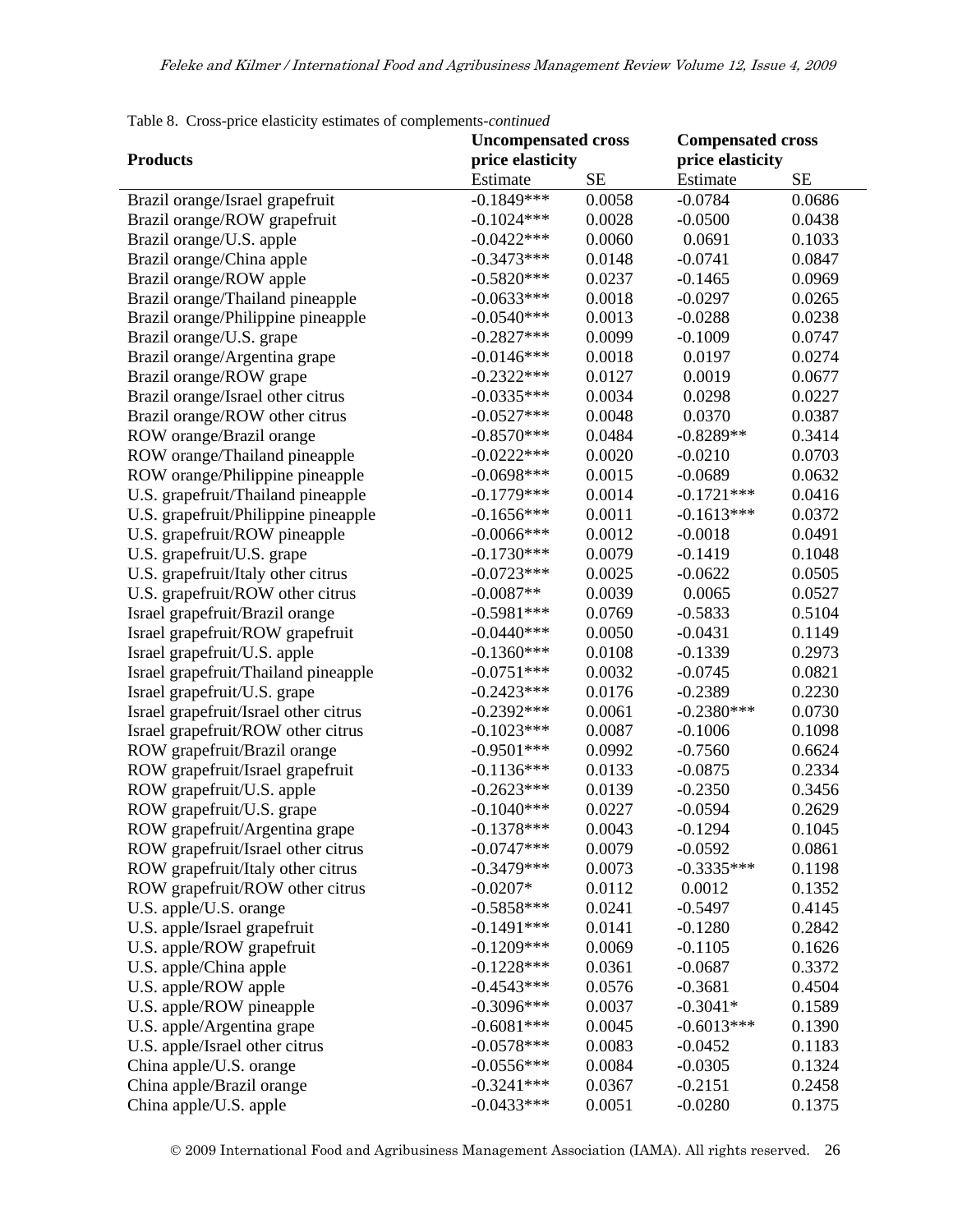| <b>Compensated cross</b><br><b>Uncompensated cross</b><br><b>Products</b><br>price elasticity<br>price elasticity<br><b>SE</b><br><b>SE</b><br>Estimate<br>Estimate<br>$-0.1019***$<br>0.0201<br>$-0.0419$<br>China apple/ROW apple<br>0.1442<br>$-0.0068***$<br>$-0.0034$<br>China apple/Philippine pineapple<br>0.0011<br>0.0372<br>$-0.0555***$<br>China apple/ROW pineapple<br>0.0013<br>$-0.0516$<br>0.0508<br>$-0.0039**$<br>0.0015<br>0.0007<br>0.0432<br>China apple/Argentina grape<br>$-0.0101***$<br>0.0027<br>$-0.0020$<br>China apple/Italy other citrus<br>0.0499<br>$-0.3139***$<br>0.0240<br>ROW apple/Brazil orange<br>$-0.2665$<br>0.1763<br>$-0.1008$ ***<br>0.0033<br>$-0.0941$<br>ROW apple/U.S. apple<br>0.1152<br>ROW apple/China apple<br>$-0.0426***$<br>0.0082<br>$-0.0263$<br>0.0905<br>$-0.1274***$<br>$-0.1254***$<br>ROW apple/Thailand pineapple<br>0.0010<br>0.0429<br>$-0.0023***$<br>0.0008<br>ROW apple/ROW pineapple<br>$-0.0006$<br>0.0453<br>$-0.0496***$<br>ROW apple/ROW other citrus<br>0.0027<br>$-0.0442$<br>0.0495<br>$-0.8346***$<br>0.6271<br>Thailand pineapple/Brazil orange<br>0.0811<br>$-0.7034$<br>$-0.0976***$<br>Thailand pineapple/ROW orange<br>0.0126<br>$-0.0772$<br>0.2583<br>$-1.4462***$<br>0.0279<br>$-1.4010***$<br>0.3384<br>Thailand pineapple/U.S. grapefruit<br>$-0.2541***$<br>0.0109<br>Thailand pineapple/Israel grapefruit<br>$-0.2365$<br>0.2607<br>$-1.7002***$<br>0.0446<br>$-1.6281***$<br>0.5575<br>Thailand pineapple/ROW apple |
|--------------------------------------------------------------------------------------------------------------------------------------------------------------------------------------------------------------------------------------------------------------------------------------------------------------------------------------------------------------------------------------------------------------------------------------------------------------------------------------------------------------------------------------------------------------------------------------------------------------------------------------------------------------------------------------------------------------------------------------------------------------------------------------------------------------------------------------------------------------------------------------------------------------------------------------------------------------------------------------------------------------------------------------------------------------------------------------------------------------------------------------------------------------------------------------------------------------------------------------------------------------------------------------------------------------------------------------------------------------------------------------------------------------------------------------------------------------------------------------------------------------|
|                                                                                                                                                                                                                                                                                                                                                                                                                                                                                                                                                                                                                                                                                                                                                                                                                                                                                                                                                                                                                                                                                                                                                                                                                                                                                                                                                                                                                                                                                                              |
|                                                                                                                                                                                                                                                                                                                                                                                                                                                                                                                                                                                                                                                                                                                                                                                                                                                                                                                                                                                                                                                                                                                                                                                                                                                                                                                                                                                                                                                                                                              |
|                                                                                                                                                                                                                                                                                                                                                                                                                                                                                                                                                                                                                                                                                                                                                                                                                                                                                                                                                                                                                                                                                                                                                                                                                                                                                                                                                                                                                                                                                                              |
|                                                                                                                                                                                                                                                                                                                                                                                                                                                                                                                                                                                                                                                                                                                                                                                                                                                                                                                                                                                                                                                                                                                                                                                                                                                                                                                                                                                                                                                                                                              |
|                                                                                                                                                                                                                                                                                                                                                                                                                                                                                                                                                                                                                                                                                                                                                                                                                                                                                                                                                                                                                                                                                                                                                                                                                                                                                                                                                                                                                                                                                                              |
|                                                                                                                                                                                                                                                                                                                                                                                                                                                                                                                                                                                                                                                                                                                                                                                                                                                                                                                                                                                                                                                                                                                                                                                                                                                                                                                                                                                                                                                                                                              |
|                                                                                                                                                                                                                                                                                                                                                                                                                                                                                                                                                                                                                                                                                                                                                                                                                                                                                                                                                                                                                                                                                                                                                                                                                                                                                                                                                                                                                                                                                                              |
|                                                                                                                                                                                                                                                                                                                                                                                                                                                                                                                                                                                                                                                                                                                                                                                                                                                                                                                                                                                                                                                                                                                                                                                                                                                                                                                                                                                                                                                                                                              |
|                                                                                                                                                                                                                                                                                                                                                                                                                                                                                                                                                                                                                                                                                                                                                                                                                                                                                                                                                                                                                                                                                                                                                                                                                                                                                                                                                                                                                                                                                                              |
|                                                                                                                                                                                                                                                                                                                                                                                                                                                                                                                                                                                                                                                                                                                                                                                                                                                                                                                                                                                                                                                                                                                                                                                                                                                                                                                                                                                                                                                                                                              |
|                                                                                                                                                                                                                                                                                                                                                                                                                                                                                                                                                                                                                                                                                                                                                                                                                                                                                                                                                                                                                                                                                                                                                                                                                                                                                                                                                                                                                                                                                                              |
|                                                                                                                                                                                                                                                                                                                                                                                                                                                                                                                                                                                                                                                                                                                                                                                                                                                                                                                                                                                                                                                                                                                                                                                                                                                                                                                                                                                                                                                                                                              |
|                                                                                                                                                                                                                                                                                                                                                                                                                                                                                                                                                                                                                                                                                                                                                                                                                                                                                                                                                                                                                                                                                                                                                                                                                                                                                                                                                                                                                                                                                                              |
|                                                                                                                                                                                                                                                                                                                                                                                                                                                                                                                                                                                                                                                                                                                                                                                                                                                                                                                                                                                                                                                                                                                                                                                                                                                                                                                                                                                                                                                                                                              |
|                                                                                                                                                                                                                                                                                                                                                                                                                                                                                                                                                                                                                                                                                                                                                                                                                                                                                                                                                                                                                                                                                                                                                                                                                                                                                                                                                                                                                                                                                                              |
|                                                                                                                                                                                                                                                                                                                                                                                                                                                                                                                                                                                                                                                                                                                                                                                                                                                                                                                                                                                                                                                                                                                                                                                                                                                                                                                                                                                                                                                                                                              |
|                                                                                                                                                                                                                                                                                                                                                                                                                                                                                                                                                                                                                                                                                                                                                                                                                                                                                                                                                                                                                                                                                                                                                                                                                                                                                                                                                                                                                                                                                                              |
|                                                                                                                                                                                                                                                                                                                                                                                                                                                                                                                                                                                                                                                                                                                                                                                                                                                                                                                                                                                                                                                                                                                                                                                                                                                                                                                                                                                                                                                                                                              |
| $-0.0207***$<br>0.0025<br>0.1820<br>Thailand pineapple/Philippine pineapple<br>$-0.0165$                                                                                                                                                                                                                                                                                                                                                                                                                                                                                                                                                                                                                                                                                                                                                                                                                                                                                                                                                                                                                                                                                                                                                                                                                                                                                                                                                                                                                     |
| $-0.1465***$<br>Thailand pineapple/ROW pineapple<br>0.0028<br>$-0.1418$<br>0.1767                                                                                                                                                                                                                                                                                                                                                                                                                                                                                                                                                                                                                                                                                                                                                                                                                                                                                                                                                                                                                                                                                                                                                                                                                                                                                                                                                                                                                            |
| Thailand pineapple/U.S. grape<br>$-0.3244***$<br>0.0186<br>$-0.2943$<br>0.4502                                                                                                                                                                                                                                                                                                                                                                                                                                                                                                                                                                                                                                                                                                                                                                                                                                                                                                                                                                                                                                                                                                                                                                                                                                                                                                                                                                                                                               |
| $-0.9578***$<br>Philippine pineapple/Brazil orange<br>0.0983<br>$-0.9044$<br>0.7483                                                                                                                                                                                                                                                                                                                                                                                                                                                                                                                                                                                                                                                                                                                                                                                                                                                                                                                                                                                                                                                                                                                                                                                                                                                                                                                                                                                                                          |
| Philippine pineapple/ROW orange<br>$-0.3453***$<br>0.0153<br>$-0.3370$<br>0.3088                                                                                                                                                                                                                                                                                                                                                                                                                                                                                                                                                                                                                                                                                                                                                                                                                                                                                                                                                                                                                                                                                                                                                                                                                                                                                                                                                                                                                             |
| $-1.7631***$<br>Philippine pineapple/U.S. grapefruit<br>0.0338<br>$-1.7447***$<br>0.4032                                                                                                                                                                                                                                                                                                                                                                                                                                                                                                                                                                                                                                                                                                                                                                                                                                                                                                                                                                                                                                                                                                                                                                                                                                                                                                                                                                                                                     |
| $-0.0243***$<br>0.0041<br>$-0.0220$<br>0.2420<br>Philippine pineapple/Thailand pineapple                                                                                                                                                                                                                                                                                                                                                                                                                                                                                                                                                                                                                                                                                                                                                                                                                                                                                                                                                                                                                                                                                                                                                                                                                                                                                                                                                                                                                     |
| 0.0035<br>Philippine pineapple/ROW pineapple<br>$-0.2894***$<br>$-0.2875$<br>0.2100                                                                                                                                                                                                                                                                                                                                                                                                                                                                                                                                                                                                                                                                                                                                                                                                                                                                                                                                                                                                                                                                                                                                                                                                                                                                                                                                                                                                                          |
| $-1.1774***$<br>0.0196<br>$-1.2014*$<br>ROW pineapple/U.S. apple<br>0.6278                                                                                                                                                                                                                                                                                                                                                                                                                                                                                                                                                                                                                                                                                                                                                                                                                                                                                                                                                                                                                                                                                                                                                                                                                                                                                                                                                                                                                                   |
| $-0.4415***$<br>0.0482<br>0.4923<br>ROW pineapple/China apple<br>$-0.5003$                                                                                                                                                                                                                                                                                                                                                                                                                                                                                                                                                                                                                                                                                                                                                                                                                                                                                                                                                                                                                                                                                                                                                                                                                                                                                                                                                                                                                                   |
| $-0.1615***$<br>0.0059<br>$-0.1687$<br>0.2103<br>ROW pineapple/Thailand pineapple                                                                                                                                                                                                                                                                                                                                                                                                                                                                                                                                                                                                                                                                                                                                                                                                                                                                                                                                                                                                                                                                                                                                                                                                                                                                                                                                                                                                                            |
| $-0.2519***$<br>ROW pineapple/Philippine pineapple<br>0.0044<br>$-0.2573$<br>0.1879                                                                                                                                                                                                                                                                                                                                                                                                                                                                                                                                                                                                                                                                                                                                                                                                                                                                                                                                                                                                                                                                                                                                                                                                                                                                                                                                                                                                                          |
| $-0.4901***$<br>ROW pineapple/U.S. grape<br>0.0321<br>$-0.5292$<br>0.5223                                                                                                                                                                                                                                                                                                                                                                                                                                                                                                                                                                                                                                                                                                                                                                                                                                                                                                                                                                                                                                                                                                                                                                                                                                                                                                                                                                                                                                    |
| $-0.4294***$<br>0.0413<br>ROW pineapple/ROW grape<br>$-0.4798$<br>0.4814                                                                                                                                                                                                                                                                                                                                                                                                                                                                                                                                                                                                                                                                                                                                                                                                                                                                                                                                                                                                                                                                                                                                                                                                                                                                                                                                                                                                                                     |
| $-0.1612***$<br>ROW pineapple/Italy other citrus<br>0.0104<br>$-0.1739$<br>0.2561                                                                                                                                                                                                                                                                                                                                                                                                                                                                                                                                                                                                                                                                                                                                                                                                                                                                                                                                                                                                                                                                                                                                                                                                                                                                                                                                                                                                                            |
| $-0.3080***$<br>0.2601<br>ROW pineapple/ROW other citrus<br>0.0158<br>$-0.3274$                                                                                                                                                                                                                                                                                                                                                                                                                                                                                                                                                                                                                                                                                                                                                                                                                                                                                                                                                                                                                                                                                                                                                                                                                                                                                                                                                                                                                              |
| $-0.4395***$<br>0.0438<br>0.3256<br>$-0.4396$<br>U.S. grape/Brazil orange                                                                                                                                                                                                                                                                                                                                                                                                                                                                                                                                                                                                                                                                                                                                                                                                                                                                                                                                                                                                                                                                                                                                                                                                                                                                                                                                                                                                                                    |
| $-0.2129***$<br>0.0151<br>U.S. grape/U.S. grapefruit<br>$-0.2129$<br>0.1573                                                                                                                                                                                                                                                                                                                                                                                                                                                                                                                                                                                                                                                                                                                                                                                                                                                                                                                                                                                                                                                                                                                                                                                                                                                                                                                                                                                                                                  |
| $-0.1399***$<br>0.0059<br>$-0.1399$<br>0.1305<br>U.S. grape/Israel grapefruit                                                                                                                                                                                                                                                                                                                                                                                                                                                                                                                                                                                                                                                                                                                                                                                                                                                                                                                                                                                                                                                                                                                                                                                                                                                                                                                                                                                                                                |
| $-0.0171***$<br>0.0029<br>0.0757<br>U.S. grape/ROW grapefruit<br>$-0.0171$                                                                                                                                                                                                                                                                                                                                                                                                                                                                                                                                                                                                                                                                                                                                                                                                                                                                                                                                                                                                                                                                                                                                                                                                                                                                                                                                                                                                                                   |
| U.S. grape/Thailand pineapple<br>$-0.0542***$<br>0.0018<br>$-0.0543$<br>0.0830                                                                                                                                                                                                                                                                                                                                                                                                                                                                                                                                                                                                                                                                                                                                                                                                                                                                                                                                                                                                                                                                                                                                                                                                                                                                                                                                                                                                                               |
| $-0.0820***$<br>$-0.0820$<br>U.S. grape/ROW pineapple<br>0.0015<br>0.0809                                                                                                                                                                                                                                                                                                                                                                                                                                                                                                                                                                                                                                                                                                                                                                                                                                                                                                                                                                                                                                                                                                                                                                                                                                                                                                                                                                                                                                    |
| $-1.3483***$<br>0.0190<br>$-1.3439**$<br>0.5450<br>Argentina grape/U.S. orange                                                                                                                                                                                                                                                                                                                                                                                                                                                                                                                                                                                                                                                                                                                                                                                                                                                                                                                                                                                                                                                                                                                                                                                                                                                                                                                                                                                                                               |
| $-0.1987***$<br>0.0054<br>$-0.1975$<br>0.1595<br>Argentina grape/ROW grapefruit                                                                                                                                                                                                                                                                                                                                                                                                                                                                                                                                                                                                                                                                                                                                                                                                                                                                                                                                                                                                                                                                                                                                                                                                                                                                                                                                                                                                                              |
| $-1.9527***$<br>$-1.9501***$<br>0.0116<br>0.4508<br>Argentina grape/U.S. apple                                                                                                                                                                                                                                                                                                                                                                                                                                                                                                                                                                                                                                                                                                                                                                                                                                                                                                                                                                                                                                                                                                                                                                                                                                                                                                                                                                                                                               |
| $-0.3808$ ***<br>0.0244<br>0.5049<br>Argentina grape/ROW grape<br>$-0.3752$                                                                                                                                                                                                                                                                                                                                                                                                                                                                                                                                                                                                                                                                                                                                                                                                                                                                                                                                                                                                                                                                                                                                                                                                                                                                                                                                                                                                                                  |
| $-0.0501$ ***<br>0.0066<br>$-0.0486$<br>0.2649<br>Argentina grape/Israel other citrus                                                                                                                                                                                                                                                                                                                                                                                                                                                                                                                                                                                                                                                                                                                                                                                                                                                                                                                                                                                                                                                                                                                                                                                                                                                                                                                                                                                                                        |
| $-0.5552***$<br>0.0061<br>$-0.5538*$<br>0.3068<br>Argentina grape/Italy other citrus                                                                                                                                                                                                                                                                                                                                                                                                                                                                                                                                                                                                                                                                                                                                                                                                                                                                                                                                                                                                                                                                                                                                                                                                                                                                                                                                                                                                                         |
| $-0.6208***$<br>0.0093<br>$-0.6187***$<br>0.2047<br>Argentina grape/ROW other citrus                                                                                                                                                                                                                                                                                                                                                                                                                                                                                                                                                                                                                                                                                                                                                                                                                                                                                                                                                                                                                                                                                                                                                                                                                                                                                                                                                                                                                         |
| $-0.2587***$<br>0.0068<br>$-0.2437$<br>0.1699<br>ROW grape/U.S. orange                                                                                                                                                                                                                                                                                                                                                                                                                                                                                                                                                                                                                                                                                                                                                                                                                                                                                                                                                                                                                                                                                                                                                                                                                                                                                                                                                                                                                                       |
| $-0.0587**$<br>0.0296<br>0.2291<br>ROW grape/Brazil orange<br>0.0065                                                                                                                                                                                                                                                                                                                                                                                                                                                                                                                                                                                                                                                                                                                                                                                                                                                                                                                                                                                                                                                                                                                                                                                                                                                                                                                                                                                                                                         |

Table 8. Cross-price elasticity estimates of complements*-continued*